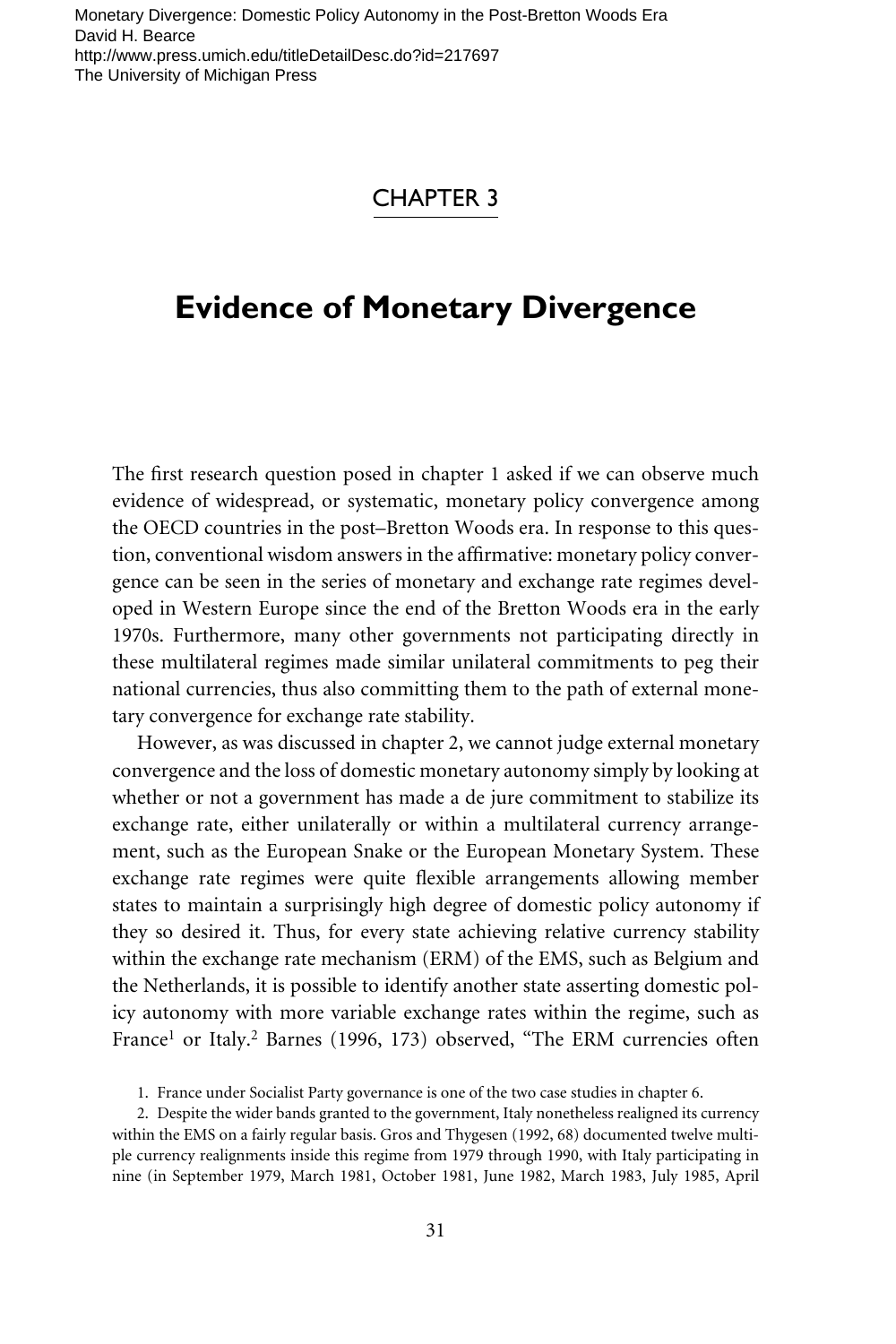## 32 **Monetary Divergence**

appeared no more stable than other currencies, [and] the inflation rates were similar to those found world wide."<sup>3</sup>

In addition, for every state achieving relative exchange rate stability with a unilateral commitment to peg its currency, such as Austria, it is possible to identify another state with a very flexible unilateral peg, such as Sweden.<sup>4</sup> Finally, many states with no formal commitments to fix the value of their national currencies nonetheless achieved a significant degree of exchange rate stability: two examples are the United Kingdom, $5$  especially in the late 1980s, and Japan.<sup>6</sup> Various economists have extensively documented the historical disconnect between governments' stated monetary commitments and the actual stability of national currency values (see, e.g., Reinhart and Rogoff 2004; Shambaugh 2004; Levy-Yeyati and Sturzenegger 2005). For scholars of international monetary politics, the observed gap between such monetary "words and deeds" (see Levy-Yeyati and Sturzenegger 2005) means that we cannot treat fixed exchange rate commitments in any form as simple proxies for external currency stability and the corresponding loss of domestic policy autonomy. We also cannot treat the lack of any formal monetary commitments as prima facie evidence of domestic policy autonomy with exchange rate volatility.

Thus, to move forward in determining whether there has been systematic monetary policy convergence among the advanced industrial democracies in the post–Bretton Woods era, we clearly need a better way to measure external

<sup>1986,</sup> January 1987, and January 1990). The cumulative currency adjustment during this period was greater for Italy than for any other EMS member state.

<sup>3.</sup> For additional evidence on this point, see Grilli, Masciandro, and Tabellini 1991; Froot and Rogoff 1991; Eichengreen 1992; Fratianni and von Hagen 1992; Woolley 1992.

<sup>4.</sup> The Swedish exchange rate peg was flexibly constructed, and Social Democratic governments devalued the krona for competitive reasons on a regular basis, especially in the early 1980s. As Bernanke et al. (1999, 176–77) concluded, the "changes over time in the definition of the [Swedish] exchange-rate target, in response to changing circumstances, illustrate how a degree of flexibility may be introduced even into supposedly inflexible monetary regimes." Aylott (2001, 161) and Moses (1998, 207) made very similar arguments about how the unilateral Sweden exchange rate peg disguised a high degree of Swedish monetary independence.

<sup>5.</sup> The United Kingdom under Conservative Party governance is the second case study in chapter 6.

<sup>6.</sup> As Henning (1994, 121) explained, "exchange rate policy has consistently been an element of overall economic strategy in Japan" despite the lack of external currency commitments. Cargill, Hutchison, and Ito (1997, 62) similarly concluded: "International factors, such as the exchange rate, the balance of payments, and efforts to coordinate policy internationally, have influenced the conduct and control of Bank of Japan policy. Even after the breakup of the Bretton Woods system, but especially after the Plaza Agreement of 1985, the Bank of Japan remained very much concerned with external factors in formulating monetary policy despite the lack of formally binding exchange-rate and balance of payment constraints."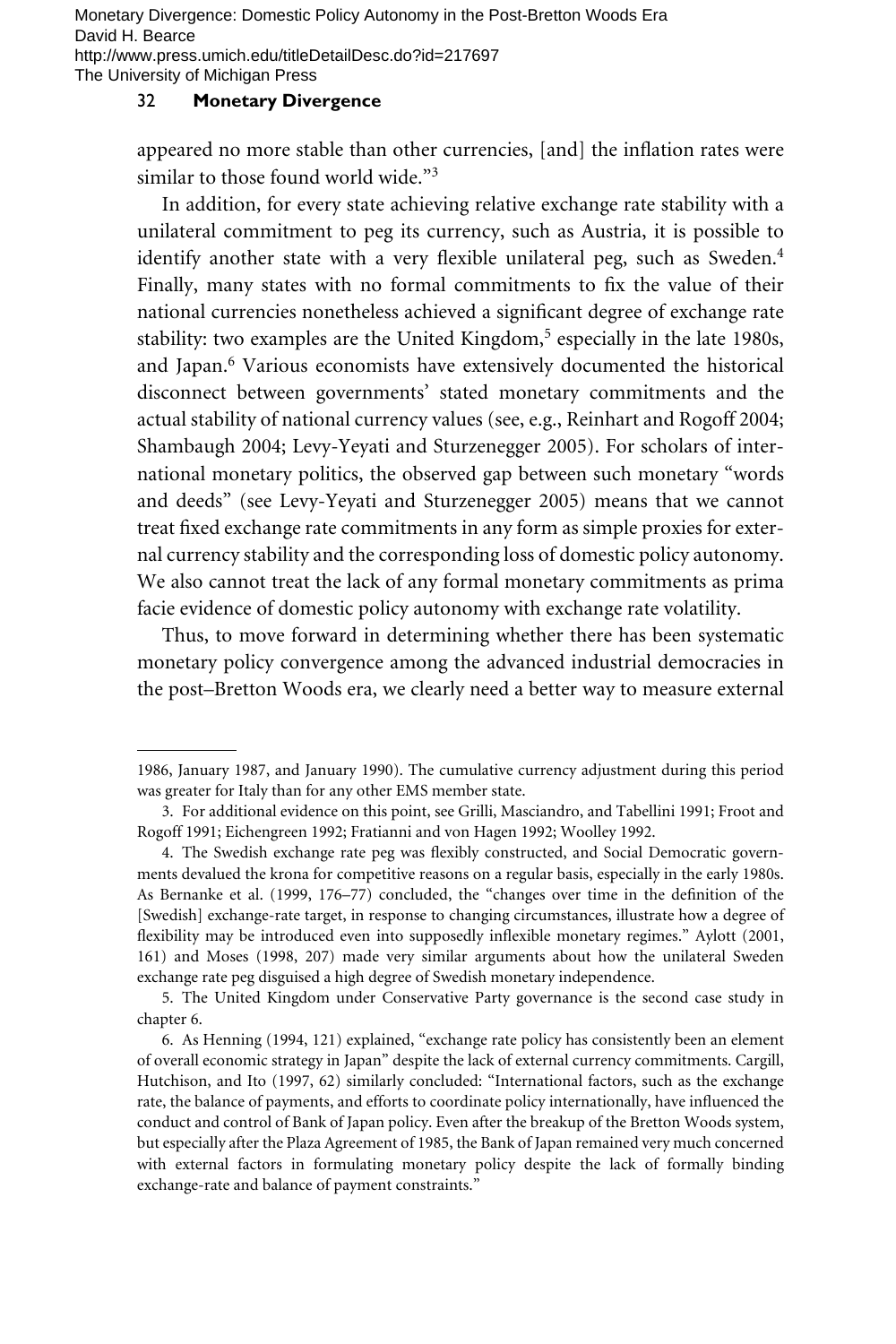monetary policy convergence under the condition of international capital mobility. This is all the more true since political scientists have been using the term *monetary policy autonomy* for over a decade without defining precisely what they mean. Much as was the case with Justice Stewart's infamous definition of obscenity—"I know it when I see it"—the lack of a precise operational definition precludes scholarly progress.

This chapter proceeds in three sequential steps. The first step is to present a precise operational measure for external monetary convergence, or the loss of domestic monetary autonomy; the operational definition is borrowed from the interest parity condition in open-economy macroeconomics. The second step is to validate the measure using a construct validity test provided by the Mundell-Fleming framework. Having demonstrated its validity, we can then proceed to the third, final, and most important step in this chapter: assessing the extent of external monetary policy convergence among the OECD economies after 1973.

While the evidence suggests an important international capital mobility constraint on national monetary policy in the post–Bretton Woods era, there is little evidence of external monetary convergence on any systematic basis. Thus, the fact that international capital mobility constrains national monetary policy choices does not mean that it has also produced systematic monetary convergence. While some OECD governments have moved toward greater external monetary convergence, many others retained a significant amount of domestic monetary autonomy, despite the costs associated with this choice. Consequently, the post–Bretton Woods era is better characterized by the concept of monetary policy divergence, defined as the situation where OECD governments have used their national monetary policy for different purposes, with some working for greater external currency stability while many others pursued domestic monetary autonomy.

#### **1. Measuring External Monetary Convergence**

To measure the extent of external monetary convergence and its converse, domestic monetary autonomy, I propose an operational indicator from the field of open-economy macroeconomics. Economists commonly express the monetary autonomy–exchange rate stability trade-off under full capital mobility in terms of an interest parity condition (see Rose 1994, 30).<sup>7</sup>

<sup>7.</sup> Rose (1994, 30) presented a continuous-time version of uncovered interest parity. Here I present the discrete-time equivalent.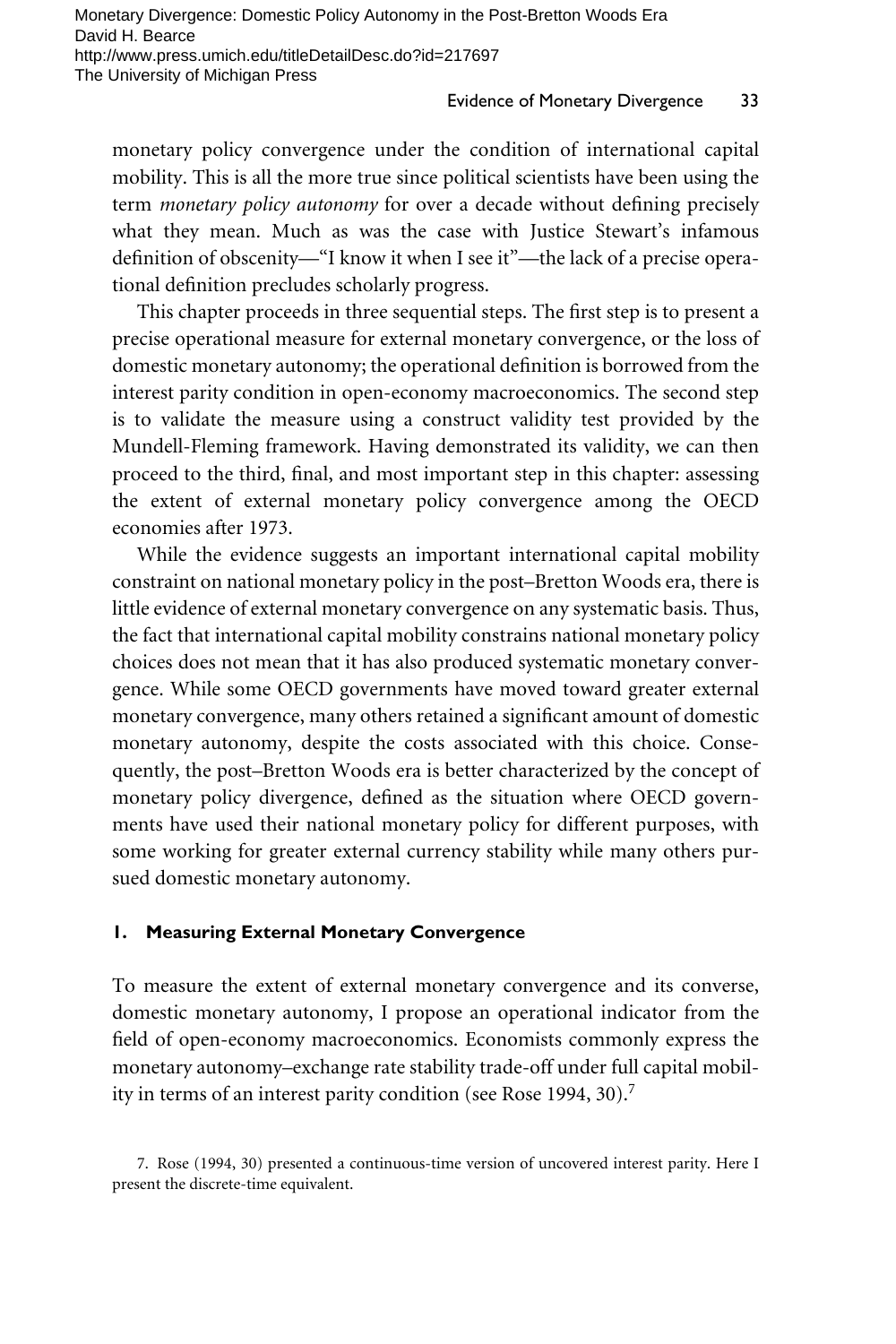# 34 **Monetary Divergence**

$$
\Delta e = i - i^* \tag{3.1}
$$

Equation (3.1) is known as uncovered interest parity, where ∆*e* is a measure of exchange rate movements, *i* represents the domestic interest rate, and *i*\* represents the prevailing external, or world, interest rate. This equation states that the expected change in the exchange rate *e* is given by a nominal interest rate differential, the domestic interest rate minus the external interest rate. If a government wants to keep its exchange rate stable ( $\Delta e \rightarrow 0$ ), then it must move its domestic interest rate in line with the prevailing world interest rate  $(i \rightarrow i^*)$ . This movement of domestic interest rates toward the world interest rate defines the process known as external monetary policy convergence. If the two interest rates are the same  $(i = i<sup>*</sup>)$ , then external monetary policy convergence is theoretically complete. Conversely, holding a national interest rate that differs significantly from the prevailing world interest rate can be defined as domestic monetary policy autonomy.

Political scientists seem comfortable with the idea that a negative interest rate differential  $(i \leq i^*)$  fits the definition of monetary policy autonomy. But it is important to understand that domestic policy autonomy is also consistent with a positive interest rate differential  $(i > i^*)$ , a situation that may result from fiscal policy expansion. The relationship between national interest rates and government spending in the post–Bretton Woods era will be discussed in more detail in chapter 4. At this point, I simply state that fiscal policy looseness may produce inflationary expectations, leading governments to use their monetary policy instrument for inflation control—an internal policy goal consistent with domestic monetary autonomy <sup>8</sup>—rather than for the external goal of exchange rate stability. This story certainly fits the expected monetary convergence process in Western Europe, where prospective EMU member states were required to reduce their fiscal deficits and public debt and to lower nominal interest rates in order to converge on the low-inflation states in the European Union (see Watson 1997).

Some political scientists may be surprised to discover that macroeconomists measure domestic monetary autonomy by a country's nominal interest rate differential, not by its real interest rate differential. This is true not because national inflation rates are unimportant but because the nominal interest rate

<sup>8.</sup> Recall the definition of monetary policy autonomy given in chapter 2: the ability of national governments to direct monetary policy instruments toward domestic economic objectives, including national economic growth and domestic price stability. This is why economists identify an inflation-targeting monetary policy as consistent with domestic monetary autonomy (see Bernanke et al. 1999).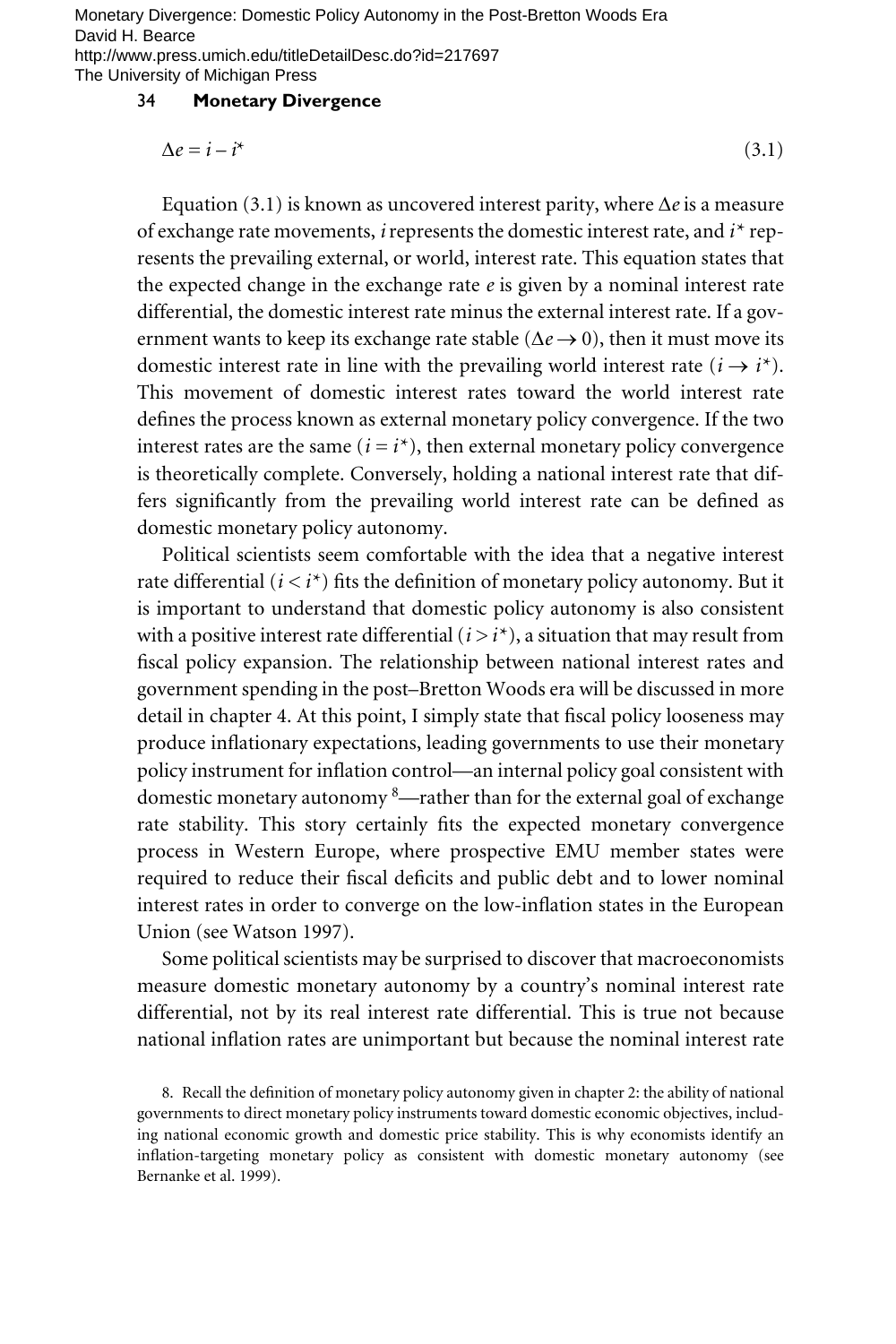#### Evidence of Monetary Divergence 35

differential fully reflects any expected inflation differential when capital is fully mobile. To understand this logic, it is useful to rewrite the right-hand side of the interest parity condition in terms of real interest rates (*r*) and expected inflation rates  $(\pi)$ :  $(i - i^*) = (r + \pi) - (r^* + \pi^*)$ . With full capital mobility, the real interest rate differential is assumed to be zero; hence,  $r - r^* = 0$ . If the real interest rate differential is not zero, capital can be expected to move until such differential real returns are equalized. With full capital mobility, the *r* terms effectively cancel and the nominal interest rate differential fully reflects any differential rates of expected inflation:  $(i - i^*) = (\pi - \pi^*)^9$ . On this point, it is important to note that inflationary expectations often differ from actual inflation rates. Due to different policy choices made by governments, national economies may have very different inflationary expectations even when their actual inflation rates do not differ significantly.

As this logic also illustrates, real interest rate differentials signify the extent to which money can move across national borders to equalize real returns. Thus, real interest rate differentials, much like covered interest rate differentials, do not capture the concept of domestic monetary policy autonomy as it is understood in open-economy macroeconomics.<sup>10</sup> Instead, these interest rate differentials measure the extent of international capital mobility—an entirely different menu item in the Mundell-Fleming framework (see Frankel 1991; Shepherd 1994).<sup>11</sup>

Given international capital mobility, the uncovered interest parity condition offers a very tractable way to measure domestic monetary autonomy versus external monetary convergence. Using this simple measure, domestic monetary autonomy (or external monetary convergence) can be defined as the extent to which a country's nominal interest rate differs from (or approaches) the prevailing external, or world, interest rate. As face validity for this approach to measuring domestic monetary autonomy versus external monetary conver-

9. This is consistent with Moses's simple definition (1998, 214) of domestic monetary autonomy as excess inflation or, more correctly, positive inflationary expectations.

10. This is why Garrett and Lange's data (1991, 551–52) on real interest rates and real growth in money supply do not indicate monetary policy convergence. Instead, their data simply capture the fact of international capital mobility among this set of OECD economies. This is worth mentioning because their data are still sometimes cited in the literature as evidence of systematic monetary policy convergence among the OECD economies.

11. In addition to being measured by real interest rate differentials, international capital mobility has also been measured in terms of cross-border capital flows, national savings-investment coefficients, and the elimination of government restrictions on capital movements. Especially with the availability of Quinn and Inclan's (1997) data on OECD financial market openness, political scientists have tended to use the latter as the preferred measure of international capital mobility. I will do the same in the statistical models in this book.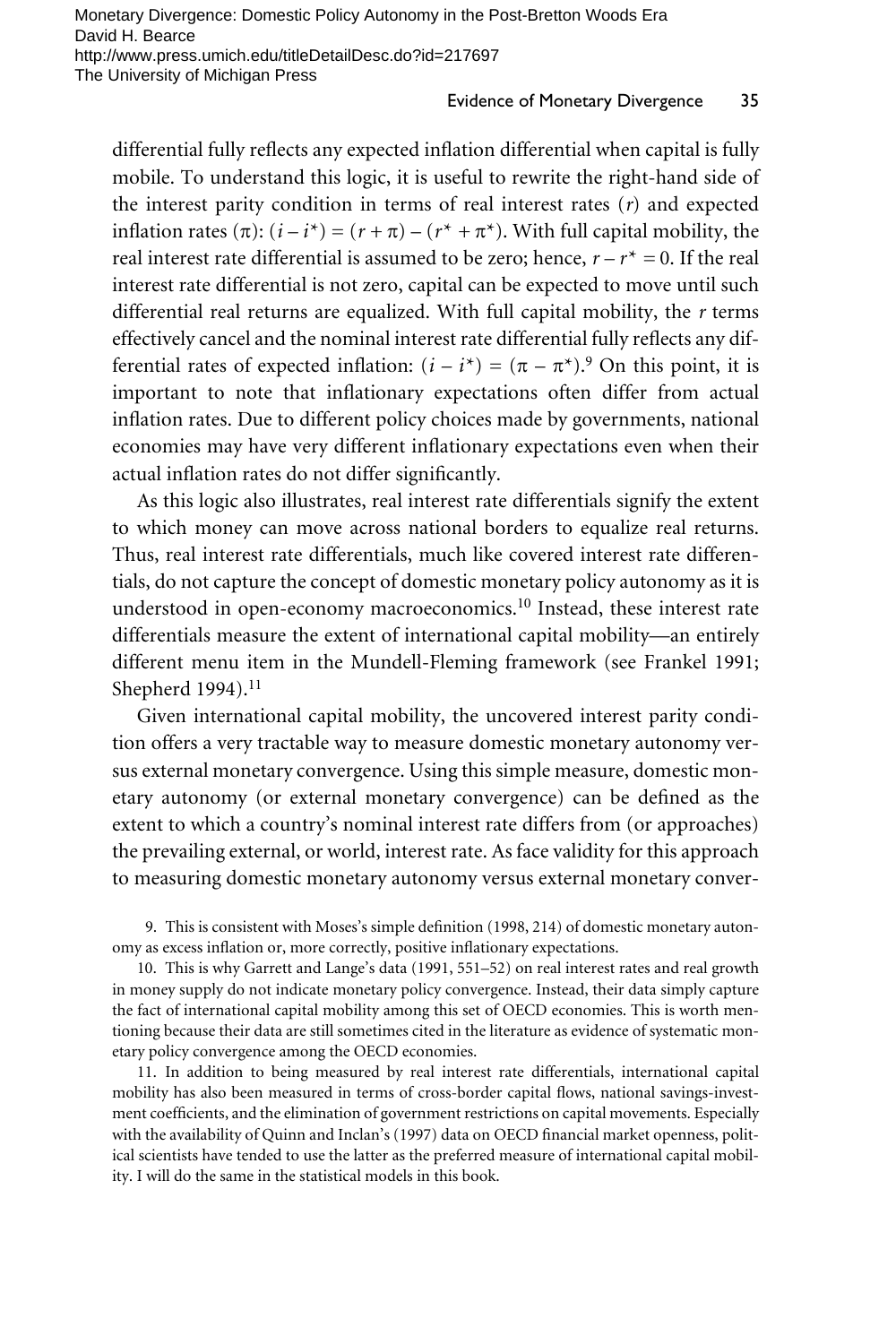## 36 **Monetary Divergence**

gence, it is worth noting that Shambaugh (2004, 305–12) similarly used the interest parity condition as the basis for his examination of how national monetary policy is affected by de facto fixed exchange rates.

One possible objection to using the right-hand side of the uncovered interest parity condition as an operational indicator for domestic monetary autonomy and external monetary convergence is that it poorly predicts the direction of exchange rate movements.<sup>12</sup> In practice, positive interest rate differentials  $(i > i^*)$  are not always associated with currency appreciation. Often, a rise in national interest rates leads to currency depreciation. This directional ambiguity appears related to how international investors, with differing risk profiles, interpret a rise in national interest rates (see Willett, Khan, and Der Hovanessian 1985). If interpreted as a signal of higher returns on investments in the domestic market, it should lead to a currency appreciation. If viewed instead as a sign of increasing domestic inflationary expectations, then a rise in national interest rates may produce a depreciated currency.

This directional ambiguity does not mean that with international capital mobility, there is no trade-off between monetary policy autonomy and exchange rate stability. But it does suggest the need to consider an alternative measure of exchange rate instability, one that captures currency movements in both directions. Thus, I choose to measure national exchange rate variability in terms of a coefficient of variation (*Ve*), replacing the  $\Delta e$  term on the right-hand side of equation  $(3.1)$ . The coefficient of variation captures the relative variability of the national currency measured against some external benchmark but makes no distinction with regard to the direction of exchange rate movements.<sup>13</sup>

At this point, it is important to state that I cannot and will not make any arguments about the direction of exchange rate movements or even about exchange rate levels in the post–Bretton Woods era. To do so would clearly require a different monetary model, and I leave this task to other scholars. That being said, the use of a directionless measure of national currency variability has now become a standard way to capture exchange rate instability (see, e.g., Rose 1994; Frieden 2002; Levy-Yeyati and Sturzenegger 2003, 2005). The big-

12. On this point, see Fama 1984; Frankel and Froot 1989.

13. The coefficient of variation  $(Ve)$  is calculated by dividing the standard deviation of exchange rate levels over a particular period (σ*e*) by the mean value over the same period. In the pooled time-series models in this book, it would be incorrect to use the simple standard deviation statistic, which is an absolute measure of variability and, thus, is affected by the unit of measurement (i.e., the national currency unit), since the unit of measurement differs for each country in the sample.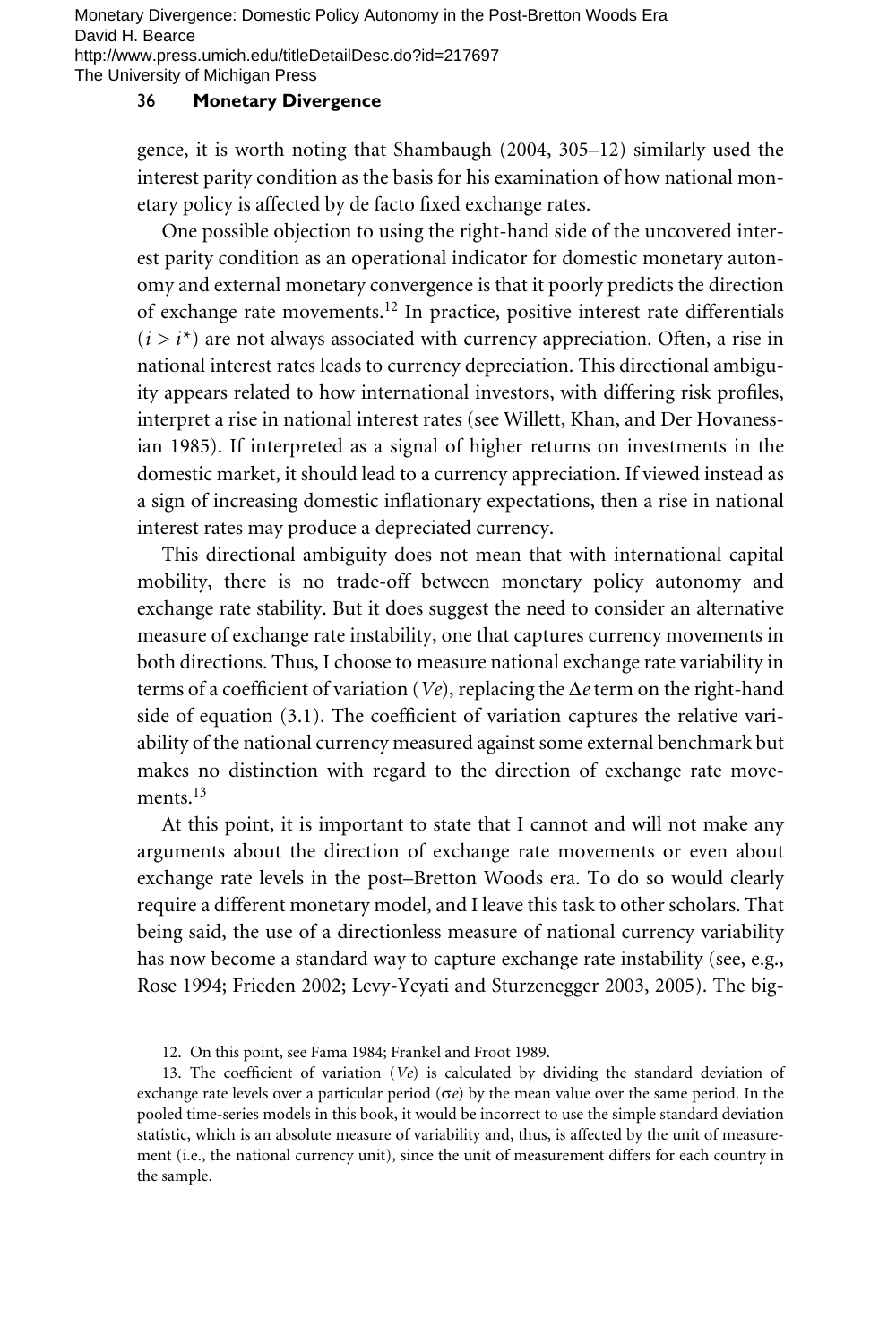ger question concerns the choice of an appropriate external benchmark against which to measure annual OECD national currency variability.

Scholars often use a single currency benchmark; for example, Frieden (2002) measured national currency variability versus the German mark. While this might be appropriate for the narrow sample of countries around Germany,<sup>14</sup> variability versus the German mark is clearly an unsuitable measure for the larger OECD sample including many countries in North America and the Pacific. Indeed, one of the major critiques of the systematic monetary convergence hypothesis was that its few empirical investigations tended to focus almost exclusively on its most favorable cross-sectional domain: countries in Western Europe or, even more narrowly, those within the European Union. If systematic monetary convergence is occurring in the post–Bretton Woods era—whether due to international capital mobility, neoliberal policy ideas, or interest group pressures—then the hypothesis must be tested on a much broader cross-sectional sample, which requires a different external currency benchmark.

Another possible single currency benchmark would be the U.S. dollar, as employed by Rose (1994), following the logic that the American currency has served more as a global currency than has the German mark. But a U.S. dollar benchmark would be potentially problematic for the sizable number of EU member states who have focused more on exchange rate stability versus the German currency than the U.S. dollar, at least since the late 1970s. Thus, we clearly need to measure national exchange rate variability relative to a broad basket of external currencies.

One obvious possibility would be to create a trade-weighted and capitalweighted measure of national currency variability. In practice, however, such a measure is problematic to construct for at least two reasons. First, the data on

14. It is arguably not even appropriate for this narrow sample. Given a theoretical story beginning with the preferences of diversified economic actors (exporters and investors) and their propensity to pressure governments when exchange rates become excessively unstable, any measure of exchange rate variability using a single currency benchmark, including the German mark, could be invalid. The potential validity problem can be illustrated with a series of examples: less than one-sixth of British exports, less than one-fifth of French and Italian exports, less than onefourth of Belgian exports, and less than one-third of Dutch exports went to Germany in 1992, even though Germany is the largest trading partner of each of the corresponding states. Thus, even when using an all-European sample of countries, measuring currency variability relative to only the German mark might seriously misrepresent how much exchange rate instability is actually experienced by diversified traders and investors. Given a broader OECD sample, the validity problem would grow. At least in theory, when these economic actors encounter undesirable currency movements in one market, they can shift their business activities to other markets as an alternative to costly lobbying for exchange rate stability.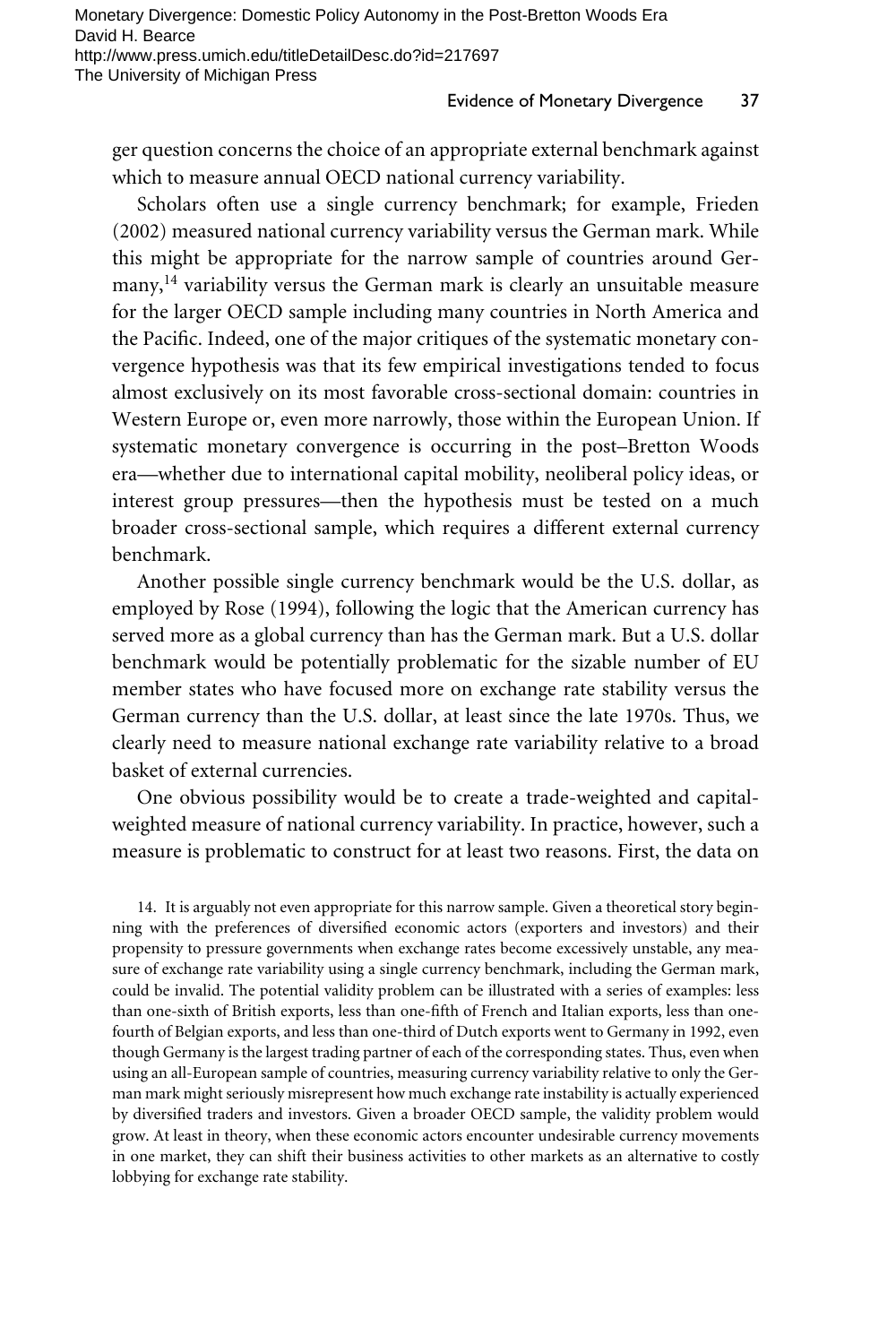## 38 **Monetary Divergence**

bilateral capital flows are extremely poor even for the advanced industrial democracies. Second and more important, if currency variability is supposed to determine trade levels (a common argument in the monetary convergence literature for why actors prefer fixed and stable exchange rates), then any tradeweighted measure of currency variability suffers from a serious endogeneity problem: trade levels are used to create the measure of currency variability, yet trade levels are also a function of currency stability.

To avoid this endogeneity problem and yet obtain an appropriately broad external benchmark, I choose to measure national currency variability relative to the Special Drawing Right (SDR), the International Monetary Fund's reserve currency based on a weighted average of the national currencies of the G-5, or Group of Five, which includes France, Germany, Japan, the United Kingdom, and the United States. This benchmark is also useful because it presents no extraordinary data demands, as national currency variability versus the SDR is regularly reported by the International Monetary Fund (IMF) in its *International Financial Statistics*. Inasmuch as the IMF basket currency reflects the value of three European currencies, including the German mark, French franc, and British pound, it serves as a suitable benchmark for all the European countries in the broad OECD sample used in the present study. Inasmuch as it also reflects the U.S. dollar and Japanese yen, it also serves as a suitable benchmark for the other North American and Pacific states included in the OECD sample. Finally, since each of the individual G-5 currencies experience variability versus the broader SDR benchmark, it is not necessary to exclude any G-5 government from my statistical analyses in this and the other chapters. This allows testing of the various arguments by using the full sample of OECD countries in the post–Bretton Woods era, although it will be necessary to include countryspecific fixed effects in the statistical models of exchange rate variability.

Using this weighted G-5 benchmark, I calculated the variable EXRCV to indicate yearly national currency variability for twenty-three OECD countries from 1973 to 1997.<sup>15</sup> I began with 1973 because it marks the start of the post–Bretton Woods era. I stopped with 1997 because it is the year in which a large group of European countries in the OECD sample were expected to be policy convergent in preparation for the final stage of the EMU.

Figure 4 plots the time-series descriptive data for this operational measure of exchange rate variability, or instability. The graph suggests some obvious

<sup>15.</sup> The exchange rate data come from the International Monetary Fund's *International Financial Statistics*. I obtained a yearly coefficient of variation using monthly exchange rate values, the least temporally aggregated value available from this source.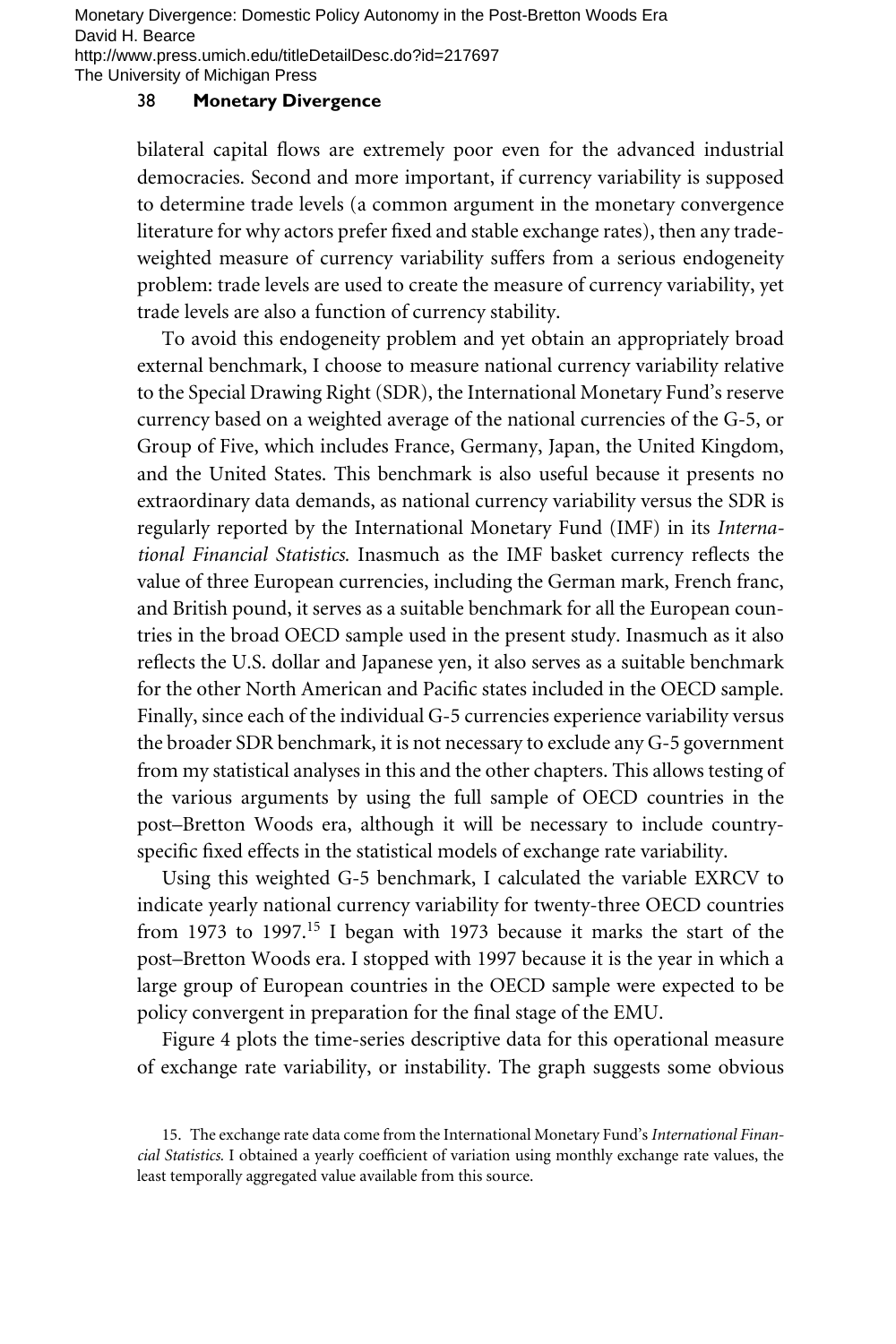Evidence of Monetary Divergence 39



Fig. 4. Average OECD Exchange Rate Variability, 1973–97. (Exchange rate data from International Monetary Fund, *International Financial Statistics.*)

face validity, as it shows a variability spike in 1984–85 (the exchange rate instability leading to the Plaza Accord), a period of relative currency stability from 1987 to 1990 (the era of the Louvre target zone), and a final spike corresponding to the 1992 exchange rate crisis in Western Europe. These time-series descriptive data show no clear trend toward greater exchange rate stability, or less currency variability, for the OECD states in the post–Bretton Woods era. This interesting fact runs contrary to the theoretical expectations of the systematic monetary convergence hypothesis, which predicted that OECD governments would move toward exchange rate stability with greater international capital mobility after 1973 (see fig. 3 in chap. 2).

#### **2. Validating the Operational Measures**

The nominal interest rate differential measure for domestic monetary autonomy and the indicator of exchange rate variability detailed in the preceding section can and should be subjected to stronger validity tests than simple face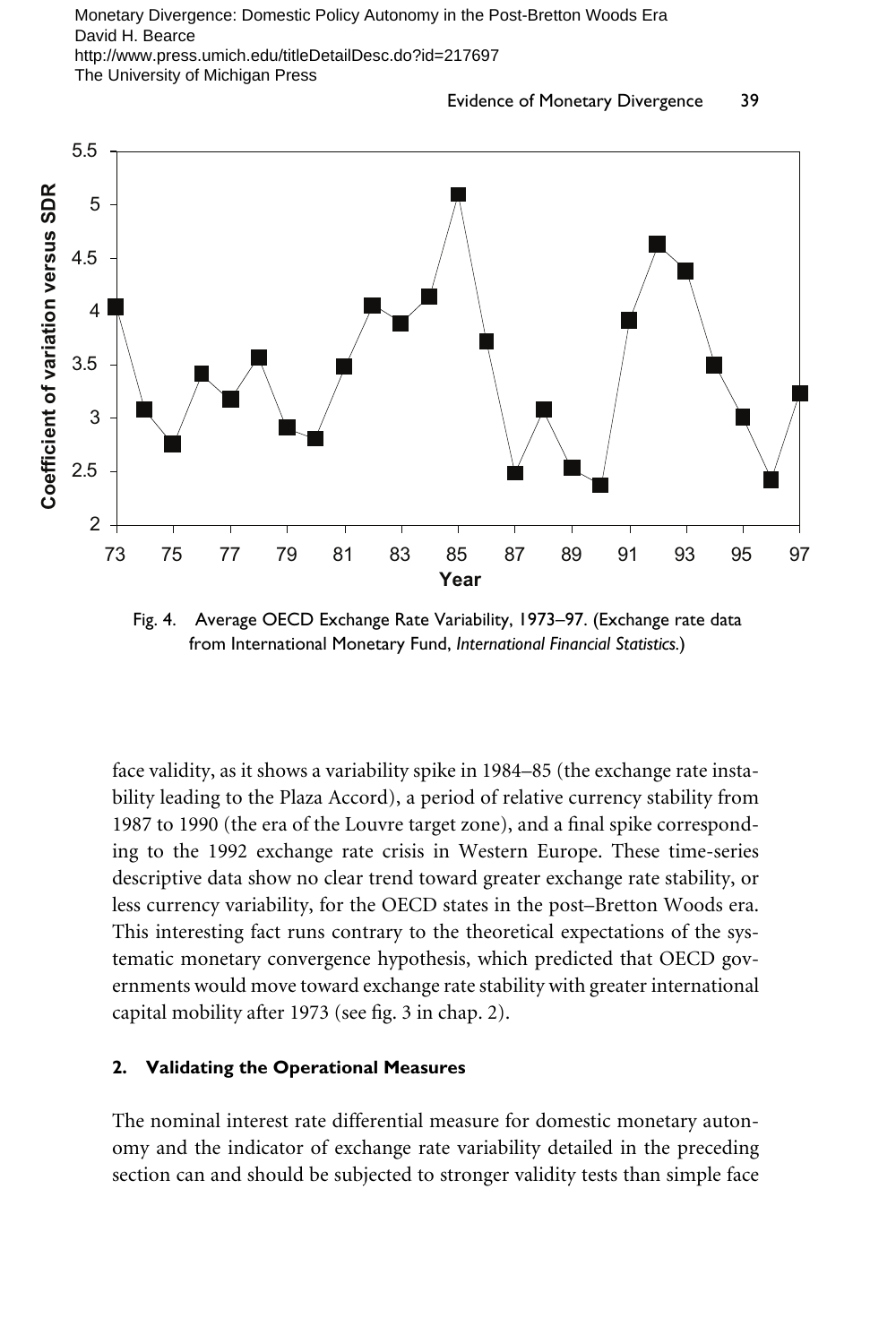# 40 **Monetary Divergence**

validity.<sup>16</sup> One very important and straightforward construct validity test comes directly from the Mundell-Fleming framework. In the post–Bretton Woods era of international capital mobility, greater domestic monetary policy autonomy should be associated with more exchange rate variability. Thus, valid operational measures for these two theoretical concepts must exhibit a strong positive relationship.

To estimate this relationship, I begin with the simple statistical model described in equation (3.2), using the sample of OECD countries over the 1973–97 period, with country-year specified as the unit of analysis. $17$ 

$$
\text{EXRCV}_{i} = \beta_{0} + \beta_{1} \cdot \text{MONAUT}_{it} + \alpha_{i} \cdot \text{COUNTRY}_{i} + \alpha_{t} \cdot \text{YEAR}_{t} + e_{it} \tag{3.2}
$$

The dependent variable, EXRCV, indicates the coefficient of nominal variation for the country's currency versus the SDR in year *t.* The main independent variable is MONAUT (monetary autonomy), measuring the country-year nominal interest rate differential in absolute terms  $(|i - i^*|)$ , since domestic interest rates either below or above the prevailing external interest rate would indicate a more independent monetary policy stance. To capture most accurately the policy choice made by national monetary authorities, *i* is the country's policy interest rate, rather than a market interest rate.<sup>18</sup> The prevailing external interest rate, or world interest rate  $(i^*)$  is calculated as the weighted (by gross domestic product) average of the G-5 countries' policy interest rates, since these countries are the world's largest capital-producing economies and, thus, effectively set the world interest rate.<sup>19</sup>

To control for country risk and exogenous shocks that may impact national exchange rate variability, I follow Rose (1994) in adding dummy variables for all countries in the sample except the United States and for all years except

16. On different approaches to validation, see Manheim, Rich, and Willnat 2002, 69–73.

17. There are twenty-three OECD countries in the sample, and each country was measured over twenty-five years. Thus, there are 575 country-year observations. The OECD sample consists of the following countries in alphabetical order: Australia, Austria, Belgium, Canada, Denmark, Finland, France, Germany, Greece, Ireland, Italy, Japan, Luxembourg, the Netherlands, New Zealand, Norway, Portugal, Spain, Sweden, Switzerland, Turkey, the United Kingdom, and the United States.

18. As the main policy interest rate, I use the federal funds rate equivalent from the International Monetary Fund's *International Financial Statistics,* line 60b, as recommended by Reinhart and Rogoff (2004, 27). When this series is missing, I use line 60c, as done in Calvo and Reinhart's 2002 study.

19. For each G-5 state in the sample, I make an important adjustment. The interest rate differential for the United States, Japan, Germany, Britain, and France is measured relative to the other G-5 states.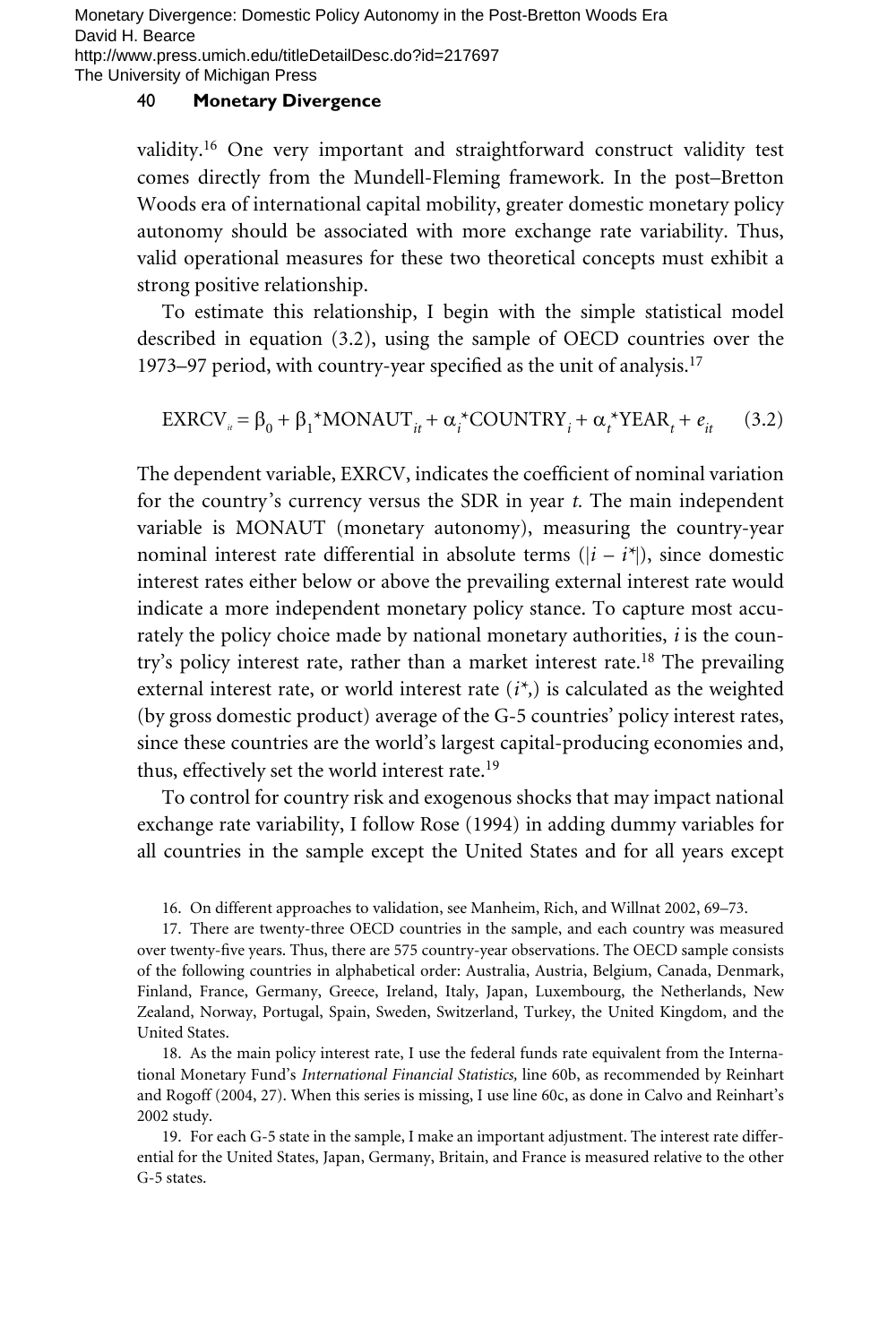1973. As the errors in this time-series cross-sectional model are likely to exhibit contemporaneous autocorrelation and panel heteroskedasticity, I estimate the model using panel-corrected standard errors (PCSEs). To correct for serial autocorrelation in each country time series, I also estimate and adjust for firstorder autocorrelation.20 The results thus provide Prais-Winsten generalized least squares, rather than ordinary least squares, coefficients.

The Mundell-Fleming construct validity test requires that the MONAUT coefficient be positively signed and statistically significant. In other words, larger absolute interest rate differentials, or greater domestic monetary autonomy, should have produced more exchange rate variability in the post–Bretton Woods era, although the result cannot speak to the direction of exchange rate movements after 1973. The estimates, shown in the first column of table 2, confirm this expectation, demonstrating some important construct validity for the measures of domestic monetary autonomy and exchange rate stability that will be used here and in later chapters.

In the second column of table 2, I reestimated the equation, adding a control variable for international capital mobility. Following Clark and Reichert (1998), equation (3.2) originally assumed that capital was internationally mobile at the end of the Bretton Woods system and, thus, could be treated as a given in the post–Bretton Woods era, at least for the OECD economies. But it may be useful to control for variation with regard to capital openness after 1973.21 Extending the data from Quinn and Inclan (1997), KOPEN (capital openness) measures country  $\hat{i}$ s financial openness in year  $t$  on a 0–14 scale, with larger values indicating more open national capital markets. The timeseries descriptive data for Quinn and Inclan's measure are shown in figure 5.

20. Recent papers (e.g., Achen 2000; Kristensen and Wawro 2003) have begun to question the use of a lagged dependent variable, especially with PCSEs, as originally recommended by Beck and Katz (1995). Among other potential problems, a lagged dependent variable tends to bias other coefficients in the model toward zero. Since I will draw substantive conclusions from the statistically significant and insignificant variables, it becomes important to simultaneously minimize both Type I and Type II errors. Not correcting for serial autocorrelation tends to produce overconfident standard errors, leading to Type I errors. But the attenuation bias associated with the lagged dependent variable risks Type II errors. Keele and Kelly (2004) have shown that this bias becomes smaller with longer time series but that the bias can be quite severe with only twenty-five observation time series (as pooled here). I thus choose the AR1 (first order autoregression) correction for serial autocorrelation. Lagrange multiplier tests on the residuals after the AR1 correction reveal no statistically significant evidence of first-order serial autocorrelation.

21. As Andrews (1994b, 195) correctly noted, international capital mobility is best defined not in terms of actual capital flows but in terms of the capacity of money to move across international borders. Indeed, once real interest rates have completely converged, there may be little reason for capital to move even though it is fully able to do so.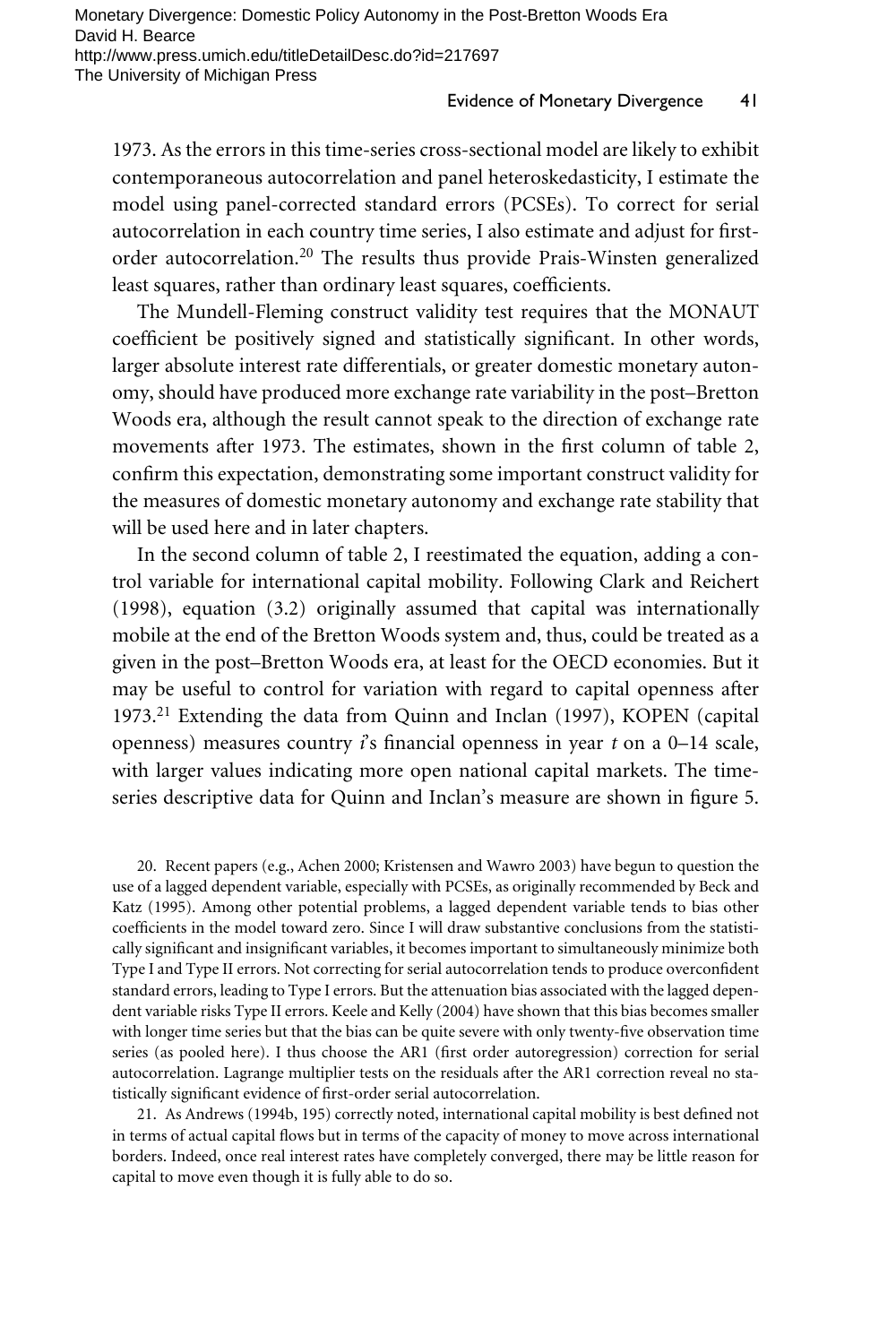## 42 **Monetary Divergence**

Their data reveal that the average OECD country was already quite open in financial terms at the beginning of the post-Bretton Woods era. This is an important point to which I will return later.

With this new variable added to the model, it is important to note the prediction made by the first-wave monetary convergence hypothesis, which argued that growing international capital mobility led governments toward external monetary convergence to achieve greater exchange rate stability (see fig.  $3$  in chap. 2). If this monetary convergence logic is correct, the KOPEN coefficient should be statistically significant and negatively signed, indicating less national currency variability. The results in the second column of table 2 tend to disconfirm this hypothesis, as KOPEN has a weak positive coefficient. It is also interesting to note that the estimated coefficient for the MONAUT variable scarcely changes with the addition of the KOPEN control variable, demonstrating once again the strong positive relationship between domestic monetary autonomy and exchange rate variability in the post–Bretton Woods era.

|                                    | 1          | $\overline{2}$ | 3            | $\overline{4}$ | 5            |
|------------------------------------|------------|----------------|--------------|----------------|--------------|
| Constant                           | $3.07***$  | $2.58**$       | $3.27***$    | $3.27***$      | $-0.48$      |
|                                    | (0.35)     | (1.09)         | (1.18)       | (1.17)         | (1.28)       |
| <b>MONAUT</b>                      | $0.19***$  | $0.18***$      | 0.07         | 0.07           |              |
|                                    | (0.04)     | (0.04)         | (0.13)       | (0.13)         |              |
| <b>KOPEN</b>                       |            | 0.04           | $-0.02$      | $-0.02$        | $0.29***$    |
|                                    |            | (0.09)         | (0.10)       | (0.10)         | (0.11)       |
| MONAUT ×                           |            |                | 0.01         | 0.01           |              |
| <b>KOPEN</b>                       |            |                | (0.01)       | (0.01)         |              |
| <b>EMS</b>                         |            |                |              | $-0.21$        | $-0.23$      |
|                                    |            |                |              | (0.36)         | (0.38)       |
| <b>SNAKE</b>                       |            |                |              | $-0.40$        | 0.09         |
|                                    |            |                |              | (0.49)         | (0.49)       |
| <b>UNIPEG</b>                      |            |                |              | $-0.08$        | 0.25         |
|                                    |            |                |              | (0.34)         | (0.38)       |
| $X^2$ for country<br>fixed effects | 2709.05*** | $806.65***$    | $277.97***$  | $246.91***$    | $489.33***$  |
| $X^2$ for year                     | 1439.35*** | $1303.65***$   | $1375.65***$ | $1468.25***$   | $1070.98***$ |
| fixed effects                      |            |                |              |                |              |
| N                                  | 575        | 575            | 575          | 575            | 575          |
| $R^2$                              | 0.55       | 0.55           | 0.57         | 0.57           | 0.35         |

**TABLE 2. Estimates of the Trade-off between Monetary Autonomy and Exchange Rate Variability**

*Note:* Estimates are Prais-Winsten coefficients, including an AR1 correction, with panel-corrected standard errors in parentheses. Individual country and year dummies are not reported.

Two-tailed statistical significance is indicated as follows: \*\*\* $p < .01$ , \*\* $p < .05$ , \* $p < .10$ .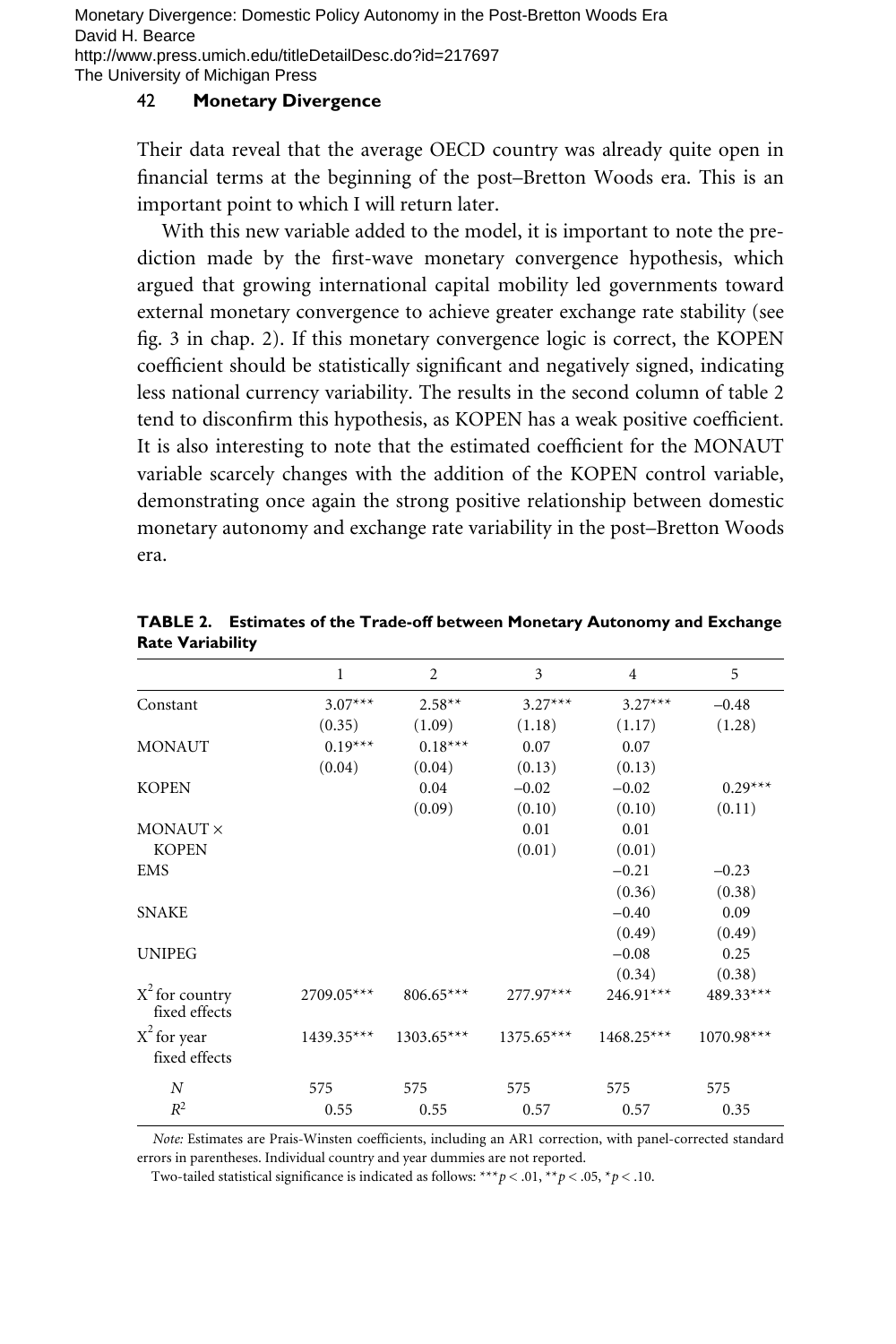

Fig. 5. Average OECD Financial Openness, 1973–93. (Data from Quinn and Inclan 1997.)

Next, I added the interaction term MONAUT\*KOPEN to assess whether the trade-off between domestic monetary autonomy and exchange rate stability has strengthened with growing international capital mobility in the post–Bretton Woods era. With the interaction term, the marginal effect of MONAUT now depends on two different coefficients and the value of KOPEN:  $β_1^*MONAUT + β_2^*MONAUT^*KOPEN.$  When KOPEN = 0 (a completely closed national capital market), the marginal effect of a one-unit increase in MONAUT is simply  $\beta$ 1. When KOPEN = 14 (a completely open national capital market), the marginal effect of a one-unit increase in MONAUT becomes  $\beta$ 1 +  $\beta$ 2\*14. Figure 6 plots the changing marginal effect of MONAUT given the different possible values for KOPEN, using the results from the third column of table 2.

As anticipated by the Mundell-Fleming framework, figure 6 shows that the trade-off between monetary autonomy and exchange rate stability has indeed grown with increasing international capital mobility. At low levels of KOPEN (0–5), the marginal effect of domestic monetary autonomy on external currency variability was not statistically different from zero with greater than 95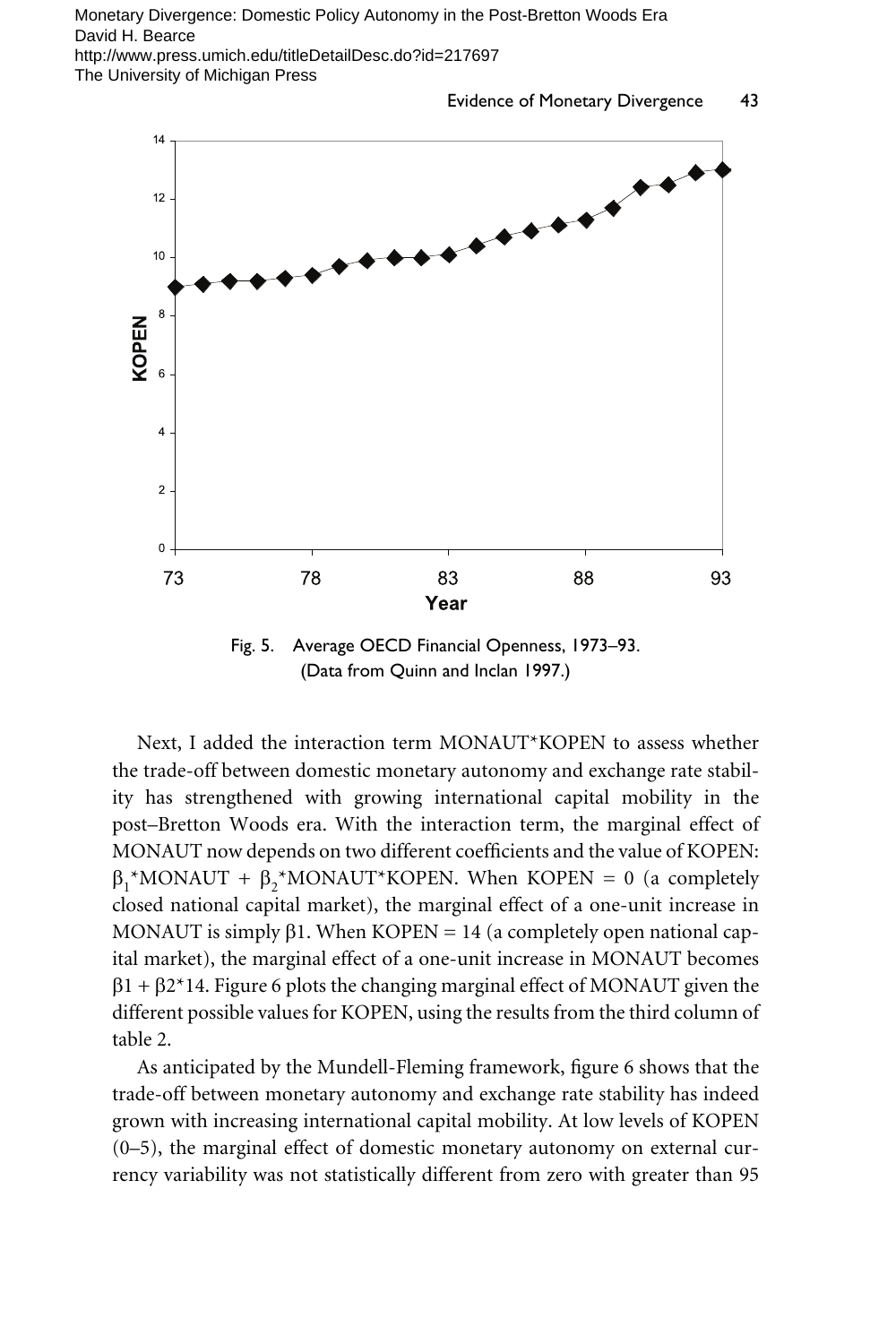# 44 **Monetary Divergence**



Fig. 6. The Marginal Effect of Monetary Autonomy (MONAUT) on Exchange Rate Variability (EXRCV)

percent confidence. But when KOPEN  $\geq 6$ , monetary independence has a strong substantive and statistical effect on exchange rate variability. Looking back at figure 5, the average OECD economy began the post–Bretton Woods era with a KOPEN value of 9. Thus, the trade-off between domestic monetary autonomy and exchange rate stability has been quite strong throughout the period under study, and it appears reasonable to treat the international capital mobility constraint largely as a given after 1973, at least for the OECD countries.

Because I argued earlier that de jure commitments (either unilateral or multilateral) to fix the value of the national currency should not be treated as a strong proxy for actual exchange rate stability, it becomes useful to provide some additional evidence on this point. In the fourth column of table 2, I added three dummy variables for different OECD exchange rate commitments in the post–Bretton Woods era. EMS is coded as 1 if country *i* was a member of the exchange rate mechanism of the EMS in year *t*; otherwise, it is coded as 0. SNAKE is coded as 1 if country *i* was a member of the European Snake in year *t*; otherwise, it is coded as 0. Finally, UNIPEG is coded as 1 if country *i* made a unilateral declaration to peg its currency for year *t*; otherwise, it is coded as 0. If these de jure commitments have really produced a more stable national currency, their coefficients should be negatively signed and statistically significant.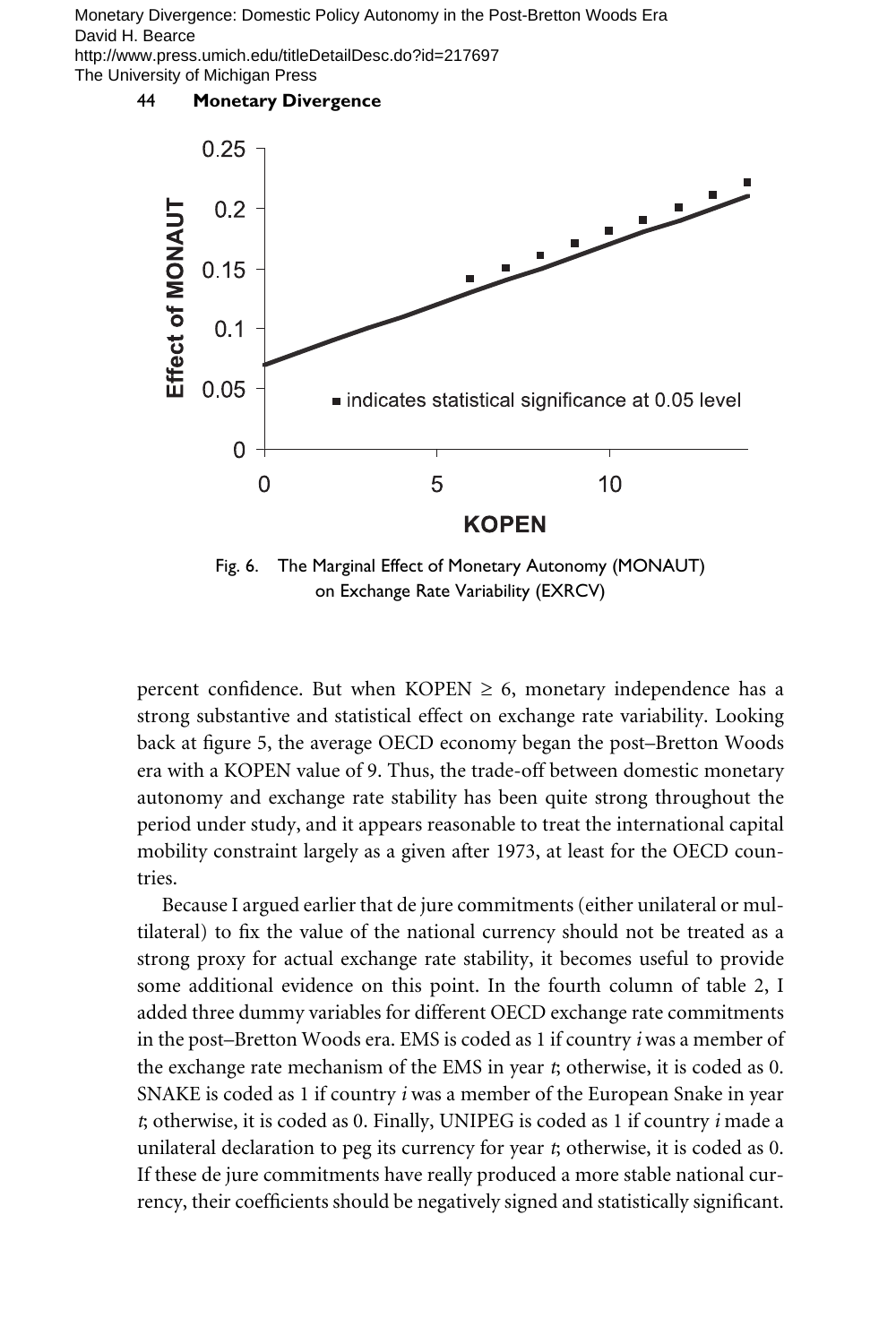### Evidence of Monetary Divergence 45

The results show that while each of the new variables take on the expected negative coefficient, all three fall well short of statistical significance. It is perhaps not surprising that SNAKE and UNIPEG were not associated with strong reductions in national currency variability, given the well-documented weakness of the European Snake regime<sup>22</sup> and the inherent flexibility associated with unilateral decisions to peg the national currency. But the statistically weak EMS result may surprise some readers. It is certainly possible that the EMS coefficient was pushed toward zero due to collinearity with the MONAUT terms, following the logic that EMS membership reduced domestic monetary independence and, thus, that any EMS effect would be diluted in the presence of the monetary autonomy indicator. To explore this possibility, I dropped MONAUT and its interaction term in the fifth column of table 2. But even in this more restricted model, the estimated EMS effect in reducing national currency variability remains weak, a result that is consistent with Marston's conclusion (1995, 135) that the EMS "has fallen somewhat short of its objectives" and "not managed to stabilize [the] exchange rates" of member states.

In response to this evidence, one might argue, with good reason, that the EMS result would have been stronger had I focused more narrowly on national exchange rate variability versus the German mark, effectively the EMS anchor currency.<sup>23</sup> But it is important to remember that the German mark's value is reflected in the SDR benchmark, as is the French franc, the second largest EMS currency. As some economists have argued, "the decisive criterion" for judging exchange rate stability should be "whether the EMS has reduced the variability of the *global average,* or effective, exchange rates of the currencies participating in the ERM" (Gros and Thygesen 1992, 105; emphasis added). The results presented here, much like those offered earlier by Vaubel (1989), demonstrate that when using an appropriately broad measure of exchange rate stability, it becomes much harder to find any strong EMS effects.

To summarize briefly before proceeding to look at the extent of domestic monetary autonomy after 1973, this empirical exercise has illustrated two important points. First, the operational measures that will be used to capture both monetary policy autonomy and exchange rate instability have the essential property that is expected by the Mundell-Fleming framework: larger absolute interest rate differentials are associated with greater national currency variability when controlling for and interacted with international capital mobility. This demonstration shows how these operational measures pass a

22. On this point, see Gros and Thygesen 1992; Ungerer 1997; McNamara 1998.

23. Indeed, Frieden (2002, 853) and I (Bearce 2003, 406) reported that membership in the European Snake and the EMS was significantly associated with less currency variability relative to the German mark.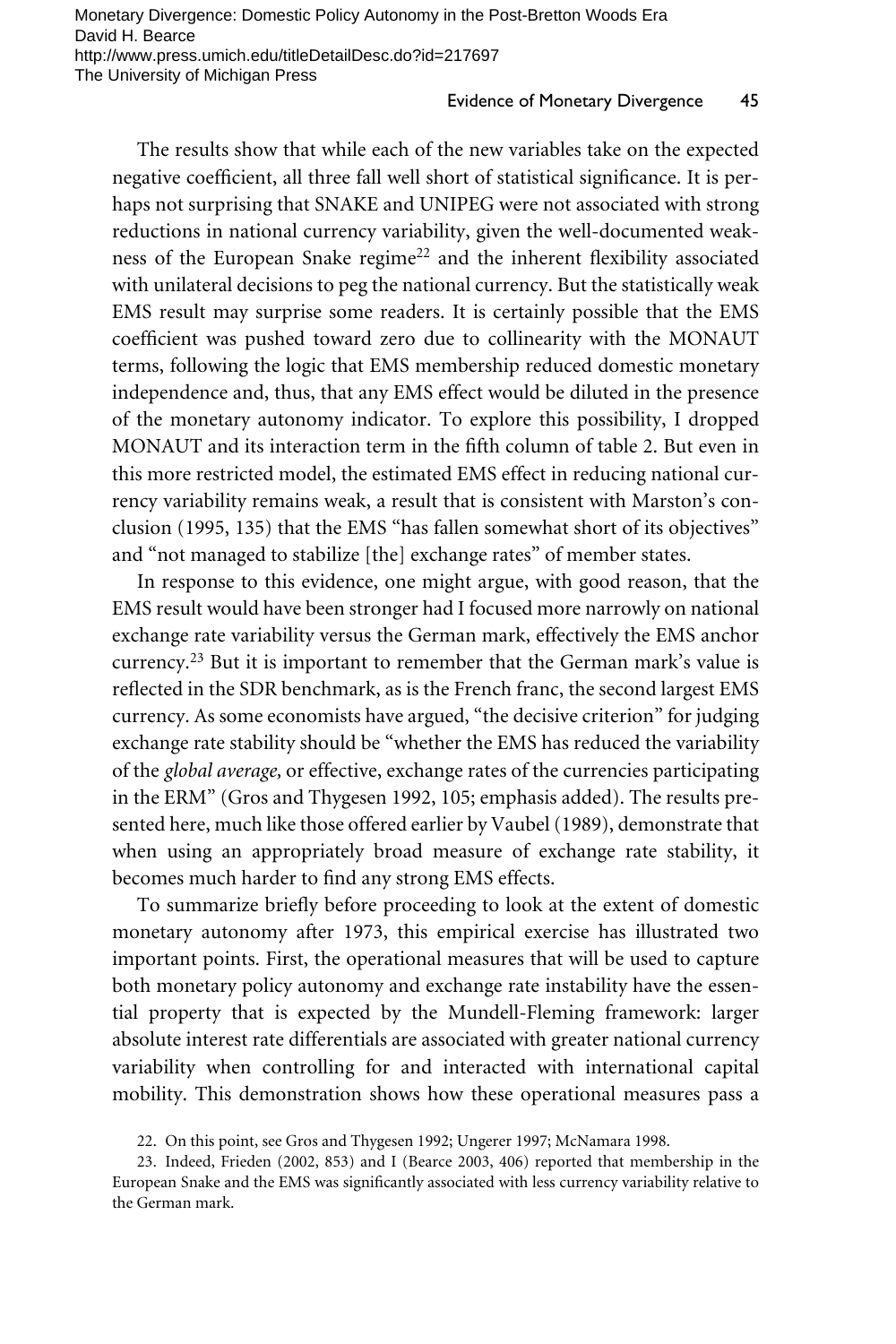# 46 **Monetary Divergence**

very important construct validity test. Second, the empirical results also show that we cannot capture exchange rate stability and related monetary policy choices simply by looking at whether or not a government has made a political commitment to fix the value of its national currency. It may well be the case that OECD governments, especially those in Western Europe, are increasingly making such commitments, but this fact cannot be treated as strong evidence of either greater exchange rate stability or the corresponding loss of domestic policy autonomy.

## **3. Monetary Policy Divergence after 1973**

Having presented operational measures for both domestic monetary autonomy and exchange rate variability (the first step of the study in this chapter) and having then demonstrated their validity using a test from the Mundell-Fleming framework (the second step), we can now assess the extent of external monetary policy convergence (or divergence) for the OECD countries in the post–Bretton Woods era (the crucial third step). The time-series descriptive data for one of the two external monetary policy convergence indicators exchange rate stability—was presented in figure 4. These data showed no real trend toward greater exchange rate stability, or reduced currency variability, for OECD governments after 1973, a finding that runs contrary to the theoretical expectations of the monetary convergence hypothesis. Similar descriptive data for the other operational indicator—domestic monetary autonomy as measured by the average nominal interest rate differential—can be presented to assess the trend (or lack thereof) toward external monetary convergence, or smaller interest rate differentials, after 1973.

But before looking at these data, it is useful to think carefully about how a pattern of monetary policy convergence would present itself. Inasmuch as the OECD countries are thought to have held substantial domestic monetary autonomy at the beginning of the post–Bretton Woods era and then to have increasingly lost it after 1973 (see figs.  $2-3$  in chap. 2), the systematic monetary policy convergence hypothesis suggests that the average OECD nominal interest rate differential should show a strong trend toward zero over time, as illustrated in figure 7. If there is only a weak trend toward zero, this might be consistent with episodic, but not necessarily systematic, monetary policy convergence. To the extent that average OECD nominal interest differential is growing for part or all of the post–Bretton Woods era, the dominant trend would be toward greater domestic monetary autonomy, despite its apparent costs with international capital mobility.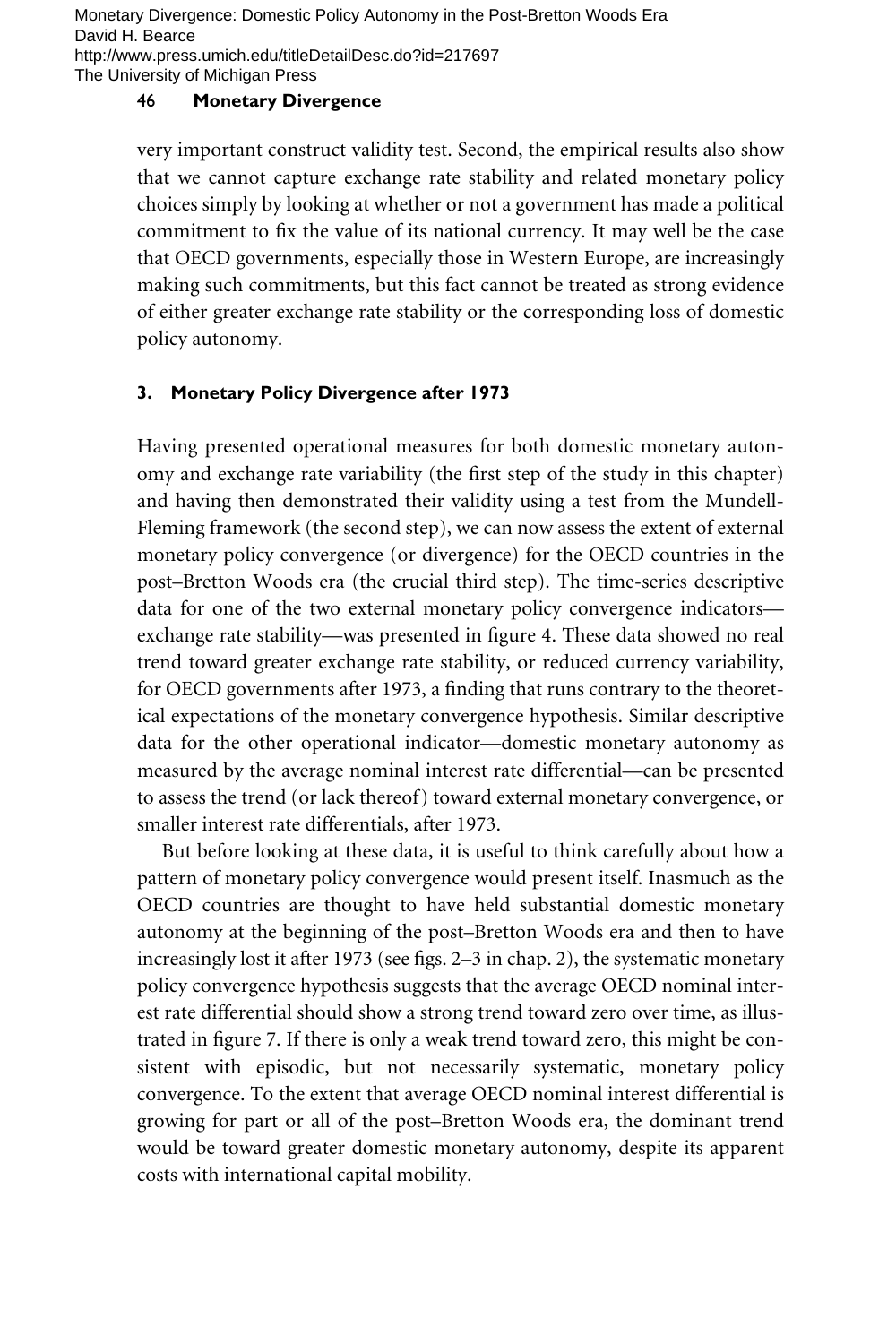



Fig. 7. The Hypothesized Trend toward Systematic Monetary Policy Convergence

Figure 7 shows two different trend lines consistent with the monetary policy convergence hypothesis. The first possibility is that OECD governments asserted domestic monetary autonomy during the Bretton Woods system in the form of negative interest rate differentials  $(i \lt i^*)$  and then raised national interest rates after 1973 to minimize their interest rate differential, as illustrated by path A. It is important to note that external monetary convergence would also be consistent with the trend illustrated by path B, where OECD governments formerly held positive interest rate differentials  $(i > i^*)$  and then reduced national interest rates toward the low prevailing external interest rate.

I can find no statement in the monetary convergence literature describing the direction in which national interest rates are expected to move in order to achieve external monetary policy convergence. Instead, systematic monetary convergence has been expressed in terms of economic outcomes, such as stable exchange rates and low inflation, as discussed in chapter 2. This suggests an important lack of theoretical development, at least in terms of what these economic outcomes mean for national interest rates. For example, should national interest rates be rising to counter inflationary expectations, or should they be falling consistent with the achievement of lower inflation? Similarly, should national interest rates rise or fall to achieve greater exchange rate stability? Thus far, the political science scholarship on monetary policy convergence has not addressed these important questions. But to be generous, it should be possible to accept the hypothesis of systematic monetary policy convergence if the data fall along either path A or path B.

To be even more generous to the hypothesis of systematic monetary policy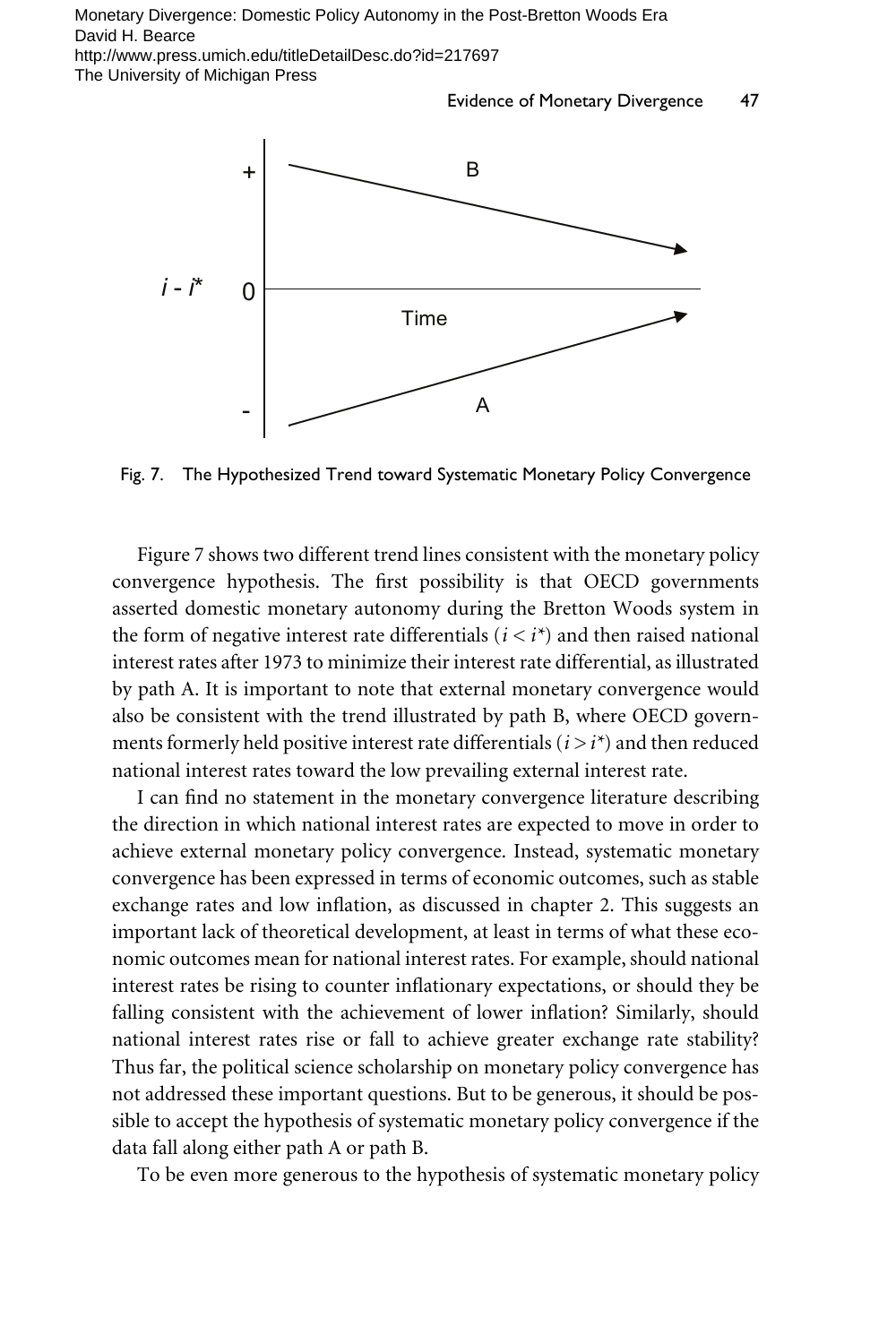# 48 **Monetary Divergence**

convergence, the data in figure 8 show the average OECD nominal interest rate differential over time after excluding the country with the largest interest rate differential in each year.<sup>24</sup> This exclusion has the effect of pushing the average OECD interest rate differential toward zero, potentially biasing the results in favor of systematic monetary policy convergence. But since I cannot control for the different factors that may affect the variation in OECD national interest rates with simple descriptive statistics, this exclusion helps avoid the situation of an outlier country exerting undue influence on the OECD sample.<sup>25</sup> Despite this favorable setup, figure 8 clearly shows that the average OECD nominal interest rate differential corresponds to neither of the two possible paths toward systematic monetary policy convergence for most of the post–Bretton Woods era.

After looking at these data, three important points should be noted and discussed. First, these data suggest that OECD governments, on average, began the post–Bretton Woods era with a relatively convergent monetary policy stance (nominal interest rate differentials close to zero), revealing the loss of domestic monetary autonomy at the end of the Bretton Woods system. While perhaps surprising to scholars who have viewed the Bretton Woods system as one where national governments held substantial domestic monetary independence, this finding is quite consistent with data presented by Quinn and Inclan (1997), showing that most OECD governments had opened their national capital markets well before the end of the Bretton Woods system (on this point, see also fig. 5). Thus, in its final years, the Bretton Woods system became marked by a surprisingly high degree of international capital mobility. This fact, coupled with the Bretton Woods fixed exchange rate regime, made domestic monetary autonomy somewhat difficult to achieve before the system ended in the early 1970s (see Gowa 1983).<sup>26</sup>

24. For most years, this country is Turkey, the lowest income OECD member state.

25. In the statistical models where OECD national interest rates are the dependent variable, I control for these factors by including gross domestic product per capita and country-specific fixed effects as independent variables. Thus, I model the important differences among this set of countries, rather than excluding particular OECD member states.

26. Indeed, the loss of domestic monetary autonomy toward the end of the Bretton Woods system helps explain why many OECD governments acquiesced in ending the system's fixed exchange rate regime. They could not forestall growing international capital mobility, and they wanted to regain the domestic policy independence that had been effectively lost in the late 1960s and early 1970s. As Webb (1991, 311) wrote, the "fixed exchange rate system was abandoned in the early 1970s, when increasing capital mobility made it impossible for governments to stabilize exchange rates without subordinating monetary policy to that end."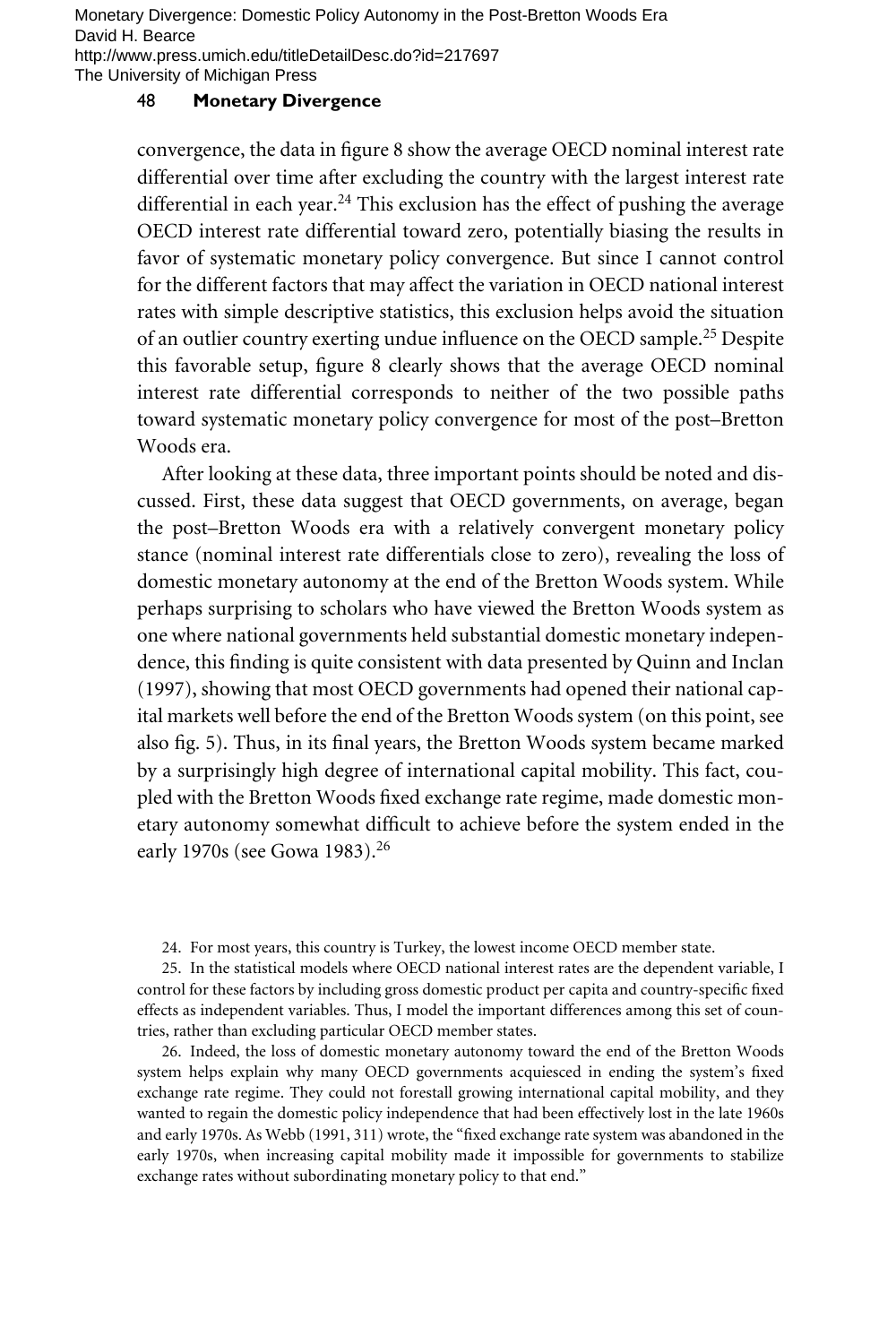Evidence of Monetary Divergence 49



Fig. 8. Average OECD Nominal Interest Rate Differential, 1973–97. (Monetary policy data from International Monetary Fund, *International Financial Statistics.*)

Second, and more important for the systematic monetary convergence hypothesis, the data show no strong trend toward external monetary convergence, or smaller interest rate differentials, over this twenty-five-year period, except after 1994. As was discussed in chapter 2, it is not particularly hard to explain how external monetary convergence was possible in the late 1990s, since much of the global North experienced a brief period of noninflationary growth, where societal demands for domestic policy independence effectively lessened—even disappeared (see Gobbin and Van Aarle 2001; Von Hagen and Strauch 2001). That there is not even a weak trend toward smaller nominal interest rate differentials in figure 8 for most of the post–Bretton Woods era is consistent with the hypothesis of OECD monetary policy divergence after 1973.

Additional support for OECD monetary policy divergence after 1973 can be seen in figure 9, which plots the variation around the yearly interest rate differential average using a standard deviation measure of variability. If the advanced industrial democracies were really converging on any particular interest rate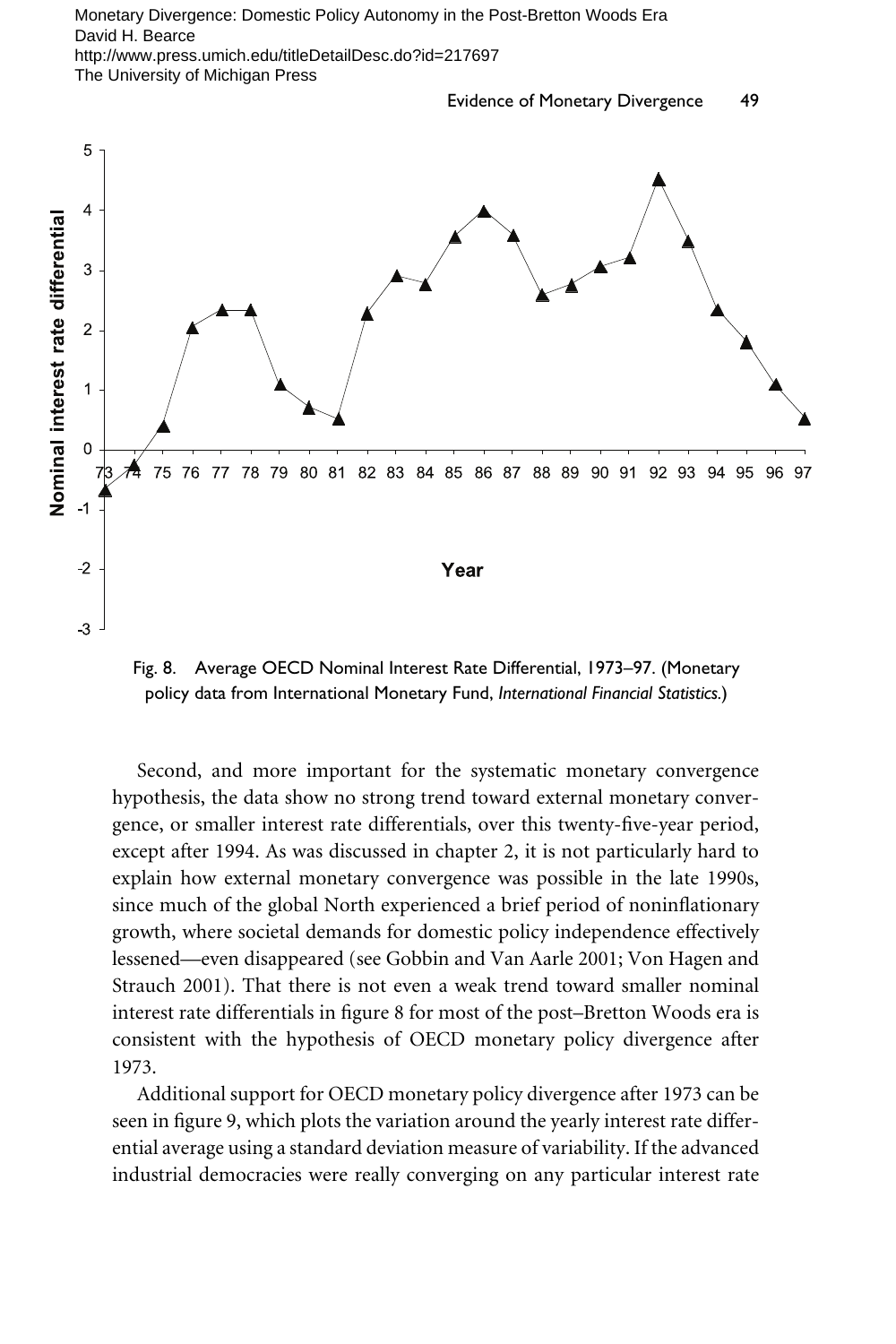#### 50 **Monetary Divergence**



Fig. 9. Variation in OECD Monetary Autonomy, 1973–97

differential outcome (either positive or negative), we should expect to see a strong trend of declining variability over time. At the very most, there is only a very weak trend, limited to the 1990s.<sup>27</sup> Even during the 1990s, the variation measure remains well above zero, suggesting OECD monetary policy divergence even during a period when external monetary policy convergence was relatively easy to achieve.

Third, and most important for the analysis to come in chapter 4, the data shown in figure 8 evidences that domestic monetary policy autonomy in the post–Bretton Woods era has been largely characterized by national interest rates that are higher on a nominal basis than the world interest rate. This fact

27. If I include all OECD member states without dropping the country with the largest interest rate differential, there is actually a slight trend toward greater variation over time. This finding accords with Froot and Rogoff's conclusion (1991, 271) that "the degree of monetary-policy convergence is generally overstated" even for Western Europe, the most favorable region for the monetary convergence hypothesis.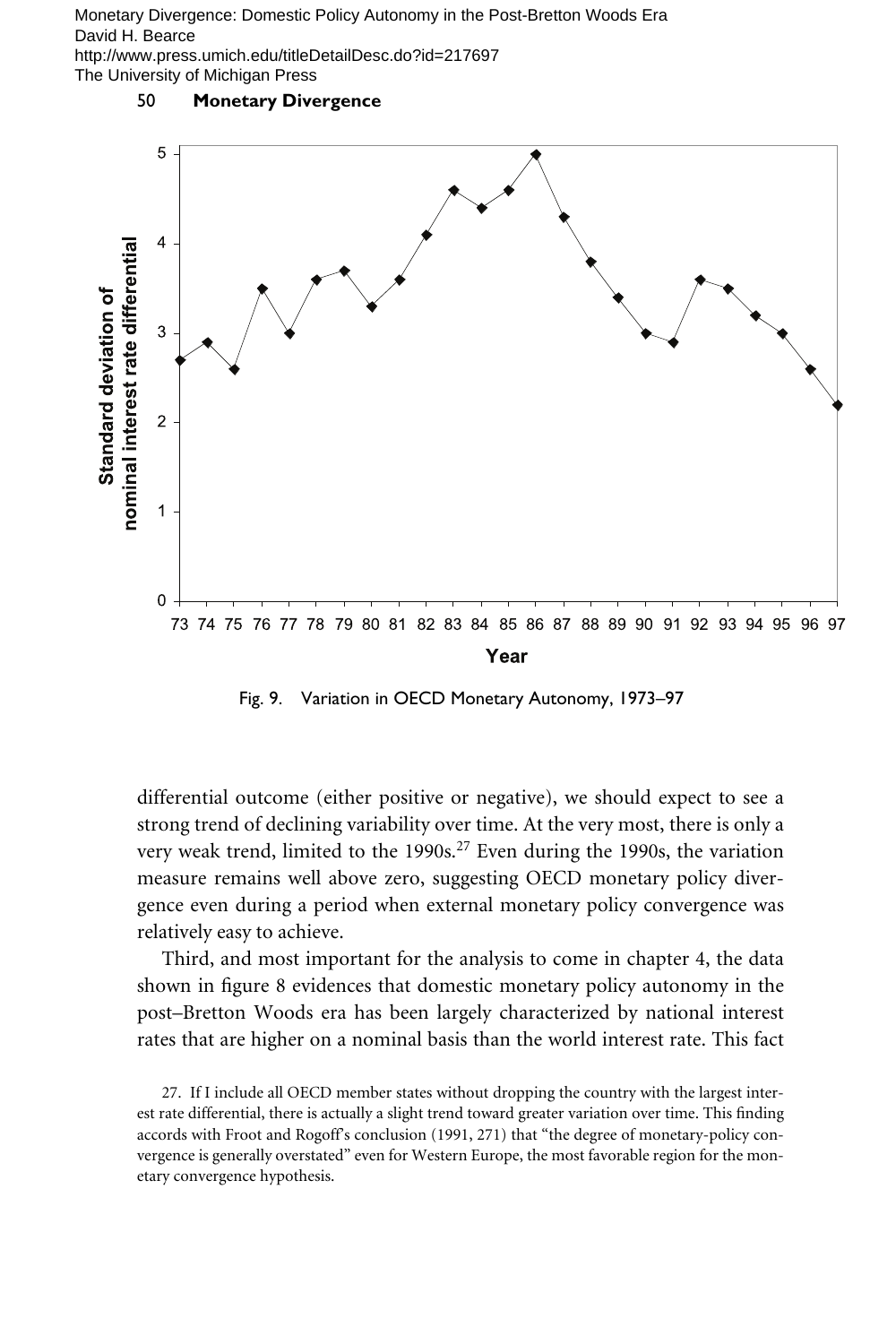### Evidence of Monetary Divergence 51

suggests an important international capital mobility constraint on domestic policy choices. If national governments engage in behavior that is viewed as potentially inflationary by international investors, they will have to raise national interest rates for greater domestic price stability. But this international capital mobility constraint has certainly not led to any systematic monetary policy convergence. Just the opposite appears to be the case; many OECD governments have been willing to accept domestic monetary independence in the form of positive nominal interest rate differentials.

This fact may strike some readers as surprising, especially those who have conceived of domestic monetary policy autonomy exclusively in terms of holding negative nominal interest rate differentials. Indeed, if we look at monetary policy in complete isolation, then domestic monetary independence in the form of positive interest rate differentials would be quite perplexing. But as I argued in chapters 1 and 2, divorcing monetary policy choices from those of fiscal policy is a mistake. We should instead consider how governments might coordinate their fiscal and monetary policy instruments in an effort to achieve multiple economic policy goals given the constraints imposed by international capital mobility in the post–Bretton Woods era. It may be the case that when governments engage in fiscal expansion to promote economic growth, they must also raise interest rates for domestic price stability. In this sense, domestic monetary independence would be directly related to fiscal policy expansion and autonomy. Indeed, when placed in this broader policy mix context, domestic monetary autonomy in the form of positive national interest rate differentials becomes more comprehensible. This is the important subject to which chapter 4 is devoted.

But before proceeding to chapter 4, with its explanation for domestic monetary policy autonomy in the form of positive nominal interest rate differentials, it is useful to conclude this chapter with a brief consideration of why the "world" interest rate—as defined by the weighted average of the G-5 economies—has been and can be expected to remain relatively low, at least on a nominal basis. First, consider the fact that most of the world's capital has been created within these five largest and most developed capitalist economies and that there is a distinct home bias with regard to investment decisions (see Schulze and Ursprung 1999, 345). Consequently, even with international capital mobility, much of the world's capital remained concentrated in these national economies, making the local supply of money more generous relative to the demand. Hence, it is not surprising to observe a lower nominal interest rate, reflecting the cheaper price of capital, in the more developed national economies.